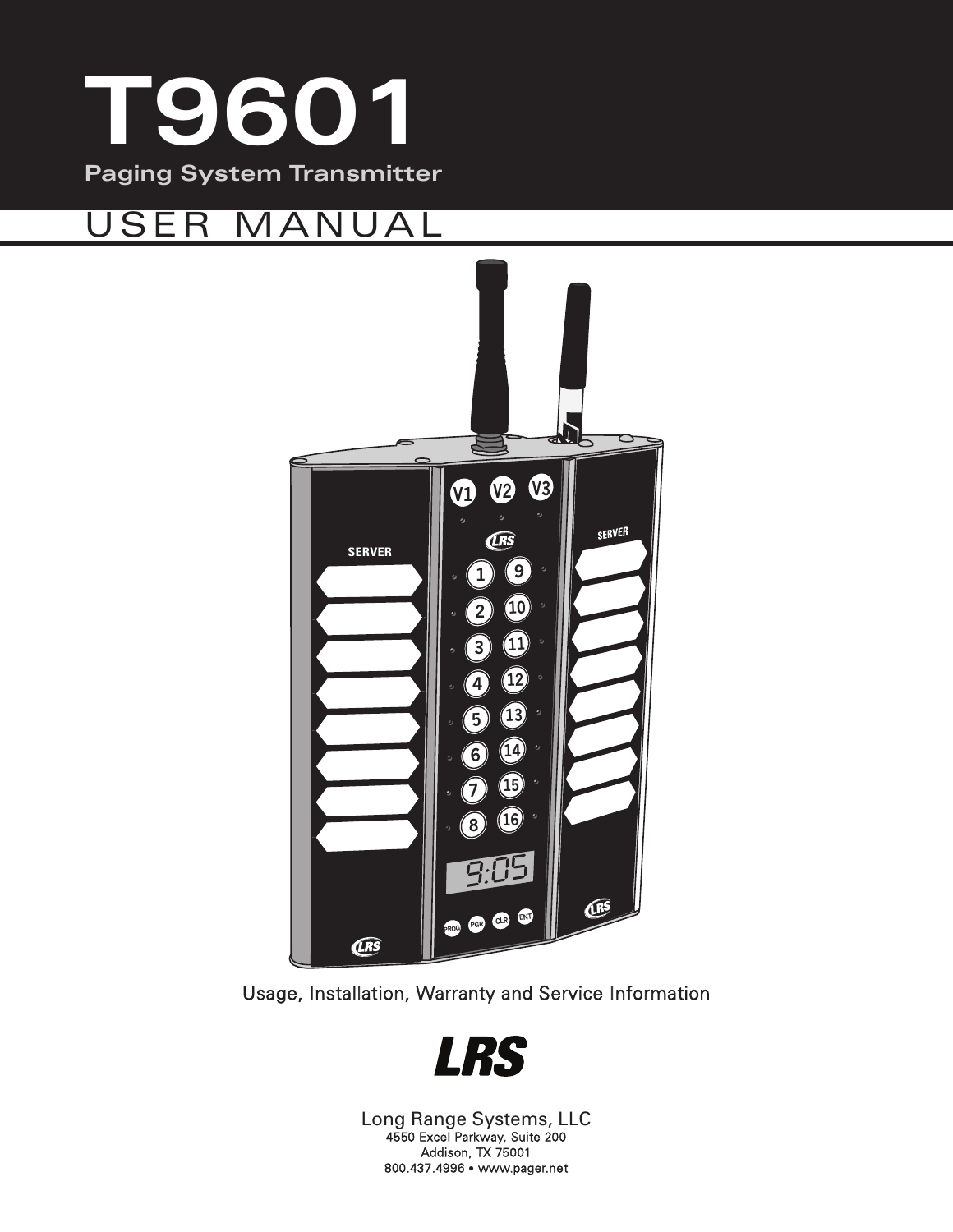## Warranty

Long Range Systems, LLC permits a one-year manufacturer's warranty following the original consumer purchase date of any LRS system. Any individual components or products purchased will receive a 30-day manufacture warranty. This warranty covers any defects due to faulty material or workmanship, but does not include damage to the product resulting from accident, misuse or improper electrical connection. If the product or system should become defective within the warranty period, we will repair or replace with equivalent equipment, free of charge. We will pay transportation charges to return your product via standard FedEx Ground shipping, provided the product is shipped prepaid to:

#### **Long Range Systems, LLC 4550 Excel Pkwy, Suite 200 Addison, TX 75001**

No return or replacement can be received without prior authorization from the LRS Customer Support department or without the proper RMA# posted on the outside of the shipping container. Contact Customer Support at 800.437.4996 or www.pager.net. This warranty gives you specific legal rights and you may also have rights that vary by state.

#### **Copyright © 2014, Long Range Systems, LLC All Rights Reserved**

This manual contains proprietary information of Long Range Systems, LLC (LRS) and is intended for use only by its employees or customers. None of the material contained herein may be copied, reproduced, republished, downloaded, displayed, posted, or transmitted in any form or by any means, including but not limited to, electronic, mechanical, photocopying, recording, or otherwise without the prior written permission of LRS. Additional copies of this manual may be obtained by contacting LRS.

Screen displays, keyboard layouts, hardware descriptions, or software are proprietary to LRS and are subject to copyright and other intellectual property rights of LRS and shall be treated in accordance with the previous paragraph.

All attempts have been made to make the information in this document complete and accurate. LRS is not responsible for any direct or indirect damages or loss of business resulting from inaccuracies or omissions. Specifications and other information contained within this document are subject to change without notice.

Long Range Systems, LLC. reserves the right to make changes without further notice to any products herein. LRS, LLC makes no warranty, representation or guarantee regarding the suitability of its products for any particular purpose, nor does LRS, LLC assume any liability arising out of the application or use of any product or circuit, and specifically disclaims any and all liability, including without limitation consequential or incidental damages. "Typical" parameters that may be provided in LRS, LLC data sheets and/or specifications can and do vary in different applications and actual performance may vary over time. All operating parameters, including "Typicals", must be validated for each customer application by customer's technical experts. LRS, LLC products are not designed, intended, or authorized for use as components in systems intended to support or sustain life, or for any other application in which the failure of the LRS, LLC product could create a situation where personal injury or death may occur. Should Buyer purchase or use LRS, LLC products for any such unintended or unauthorized application, Buyer shall indemnify and hold LRS, LLC and its officers, employees, subsidiaries, affiliates, and distributors harmless against all claims, costs, damages, and expenses, and reasonable attorney fees arising out of, directly or indirectly, any claim of personal injury or death associated with such unintended or unauthorized use, even if such claim alleges that LRS, LLC was negligent regarding the design or manufacture of the part, device or system.

#### **RF Warning Statement:**

- 1. This device complies with Part 15 of the FCC Rules. Operation is subject to the following two conditions:
	- (1) This device may not cause harmful interference.
	- (2) This device must accept any interference received, including interference that may cause undesired operation.
- 2. Changes or modifications not expressly approved by the party responsible for compliance could void the user's authority to operate the equipment.

**NOTE:** This equipment has been tested and found to comply with the limits for a Class B digital device, pursuant to Part 15 of the FCC Rules. These limits are designed to provide reasonable protection against harmful interference in a residential installation.

This equipment generates uses and can radiate radio frequency energy and, if not installed and used in accordance with the instructions, may cause harmful interference to radio communications. However, there is no guarantee that interference will not occur in a particular installation. If this equipment does cause harmful interference to radio or television reception, which can be determined by turning the equipment off and on, the user is encouraged to try to correct the interference by one or more of the following measures:

- Reorient or relocate the receiving antenna.
- Increase the separation between the equipment and receiver.
- Connect the equipment into an outlet on a circuit different from that to which the receiver is connected.
- Consult the dealer or an experienced radio/TV technician for help.

#### **RF exposure statement:**

This device must be operated in a stationary table top or wall mount configuration and should not be held or carried while in operation. The user is cautioned to observe a minimum separation distance of at least 1 centimeter from the antenna to user extremities (fingers, hands) and maintain a separation of at least 20 centimeters from the users body.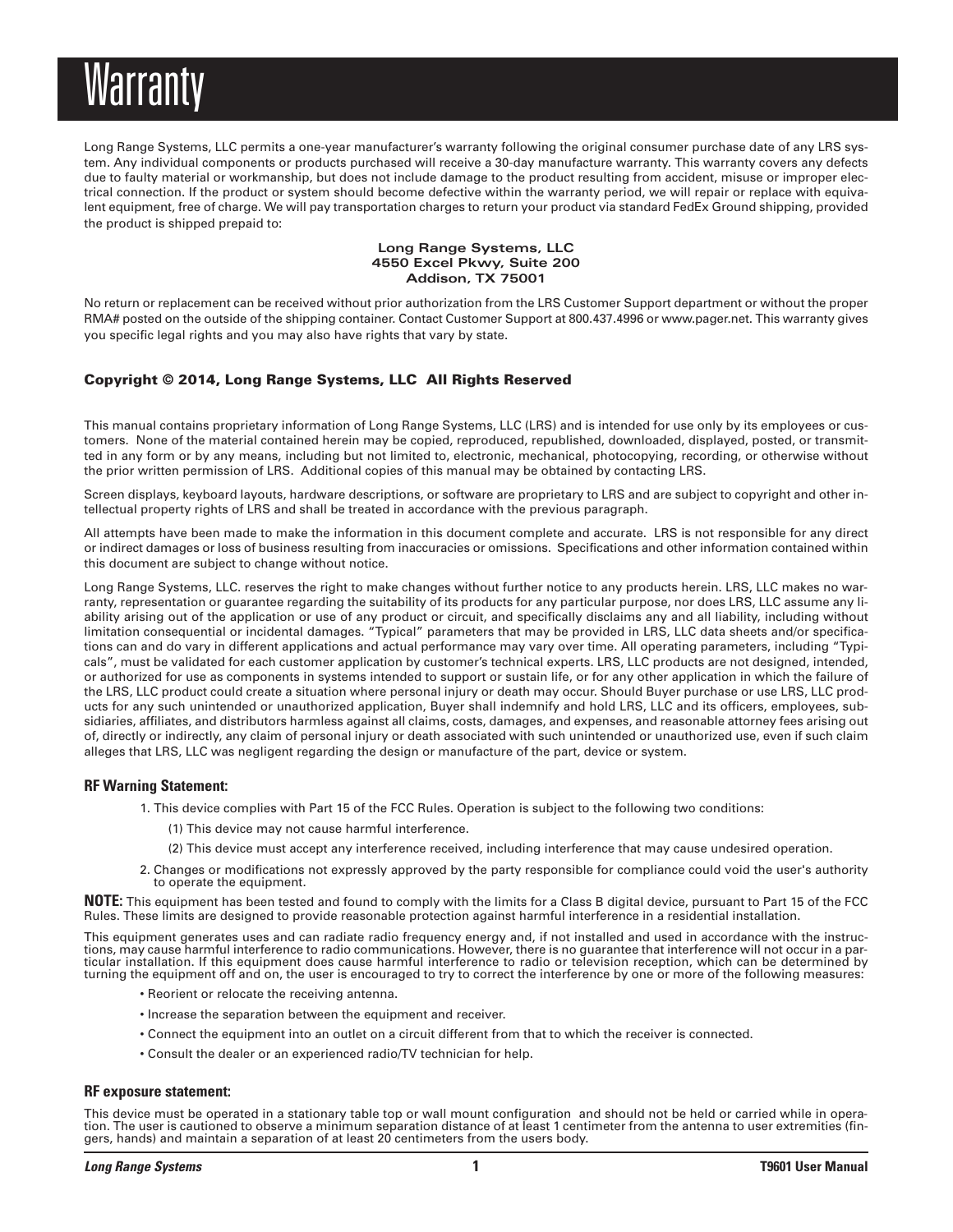# **Table Of Contents**

|                                                                       | 1              |
|-----------------------------------------------------------------------|----------------|
|                                                                       | 3              |
|                                                                       | 3              |
|                                                                       | 4              |
|                                                                       | 4              |
|                                                                       | $\overline{4}$ |
|                                                                       | $\overline{7}$ |
|                                                                       | 8              |
|                                                                       | 9              |
|                                                                       | 9              |
|                                                                       | 9              |
|                                                                       | 9              |
|                                                                       | 10             |
|                                                                       | 10             |
|                                                                       | 10             |
|                                                                       | 10             |
|                                                                       | 10             |
|                                                                       | 11             |
|                                                                       | 11             |
|                                                                       | 11             |
|                                                                       | 12             |
|                                                                       | 12             |
|                                                                       | 13             |
|                                                                       | 14             |
|                                                                       | 15             |
|                                                                       | 15             |
|                                                                       | 16             |
|                                                                       | 16             |
|                                                                       | 16             |
|                                                                       | 17             |
|                                                                       | 18             |
|                                                                       | 18             |
|                                                                       | 18             |
| T9601 Quick Programming Funictions Guide                              | 19             |
|                                                                       | 20             |
|                                                                       | 20             |
|                                                                       | 20             |
|                                                                       | 21             |
| <b>Cleaning &amp; Charging Instructions for LRS Paging Equipment </b> | 28             |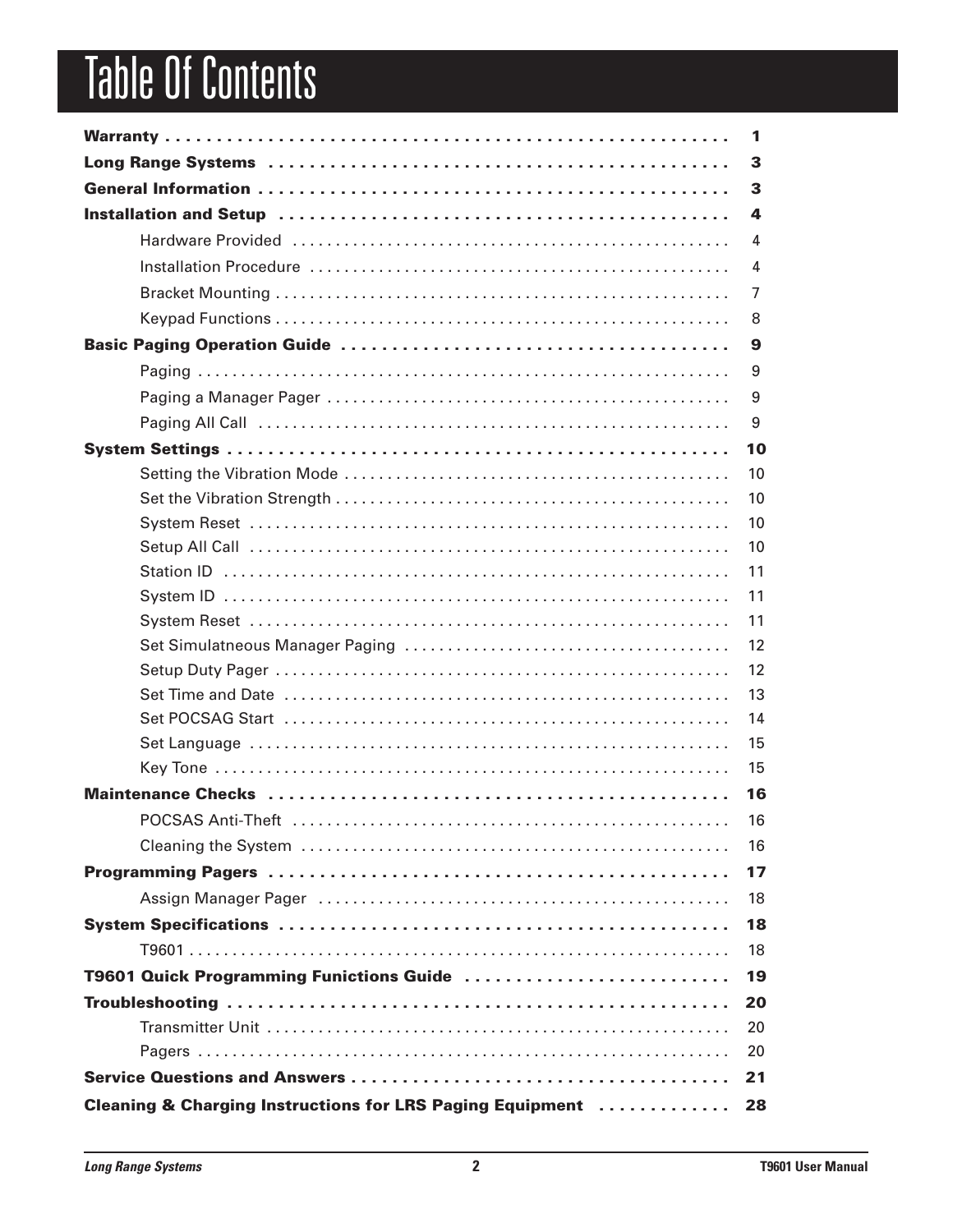# Long Range Systems

Long Range Systems is a provider of cutting-edge onsite paging solutions. We offer exceptional products and services that satisfy our customer's needs for years to come. Thorough familiarity with these instructions and procedures will ensure proper operation and maintenance of the system.

**NOTE:** *This guide should be kept readily available for managers and key staff.*

## General Information

The T9601 is an onsite paging system used to increase efficiency in operations by alerting key staff of immediate needs. The pagers used with the system can vibrate, beep or display LED messaging. The pagermessaging mode is set using the keypad (e.g. vibration).

**NOTE:** The T9601 only works with LRS Star Pagers, and LRS rechargeable and battery operated alphanumeric pagers (1-line Alpha Pager (SP5), and 4-Line Alpha Pager)



#### **Notice: Operation is subject to the following:**

- This device may not cause interference
- This device will accept any interference including interference that may cause undesired operation of the unit.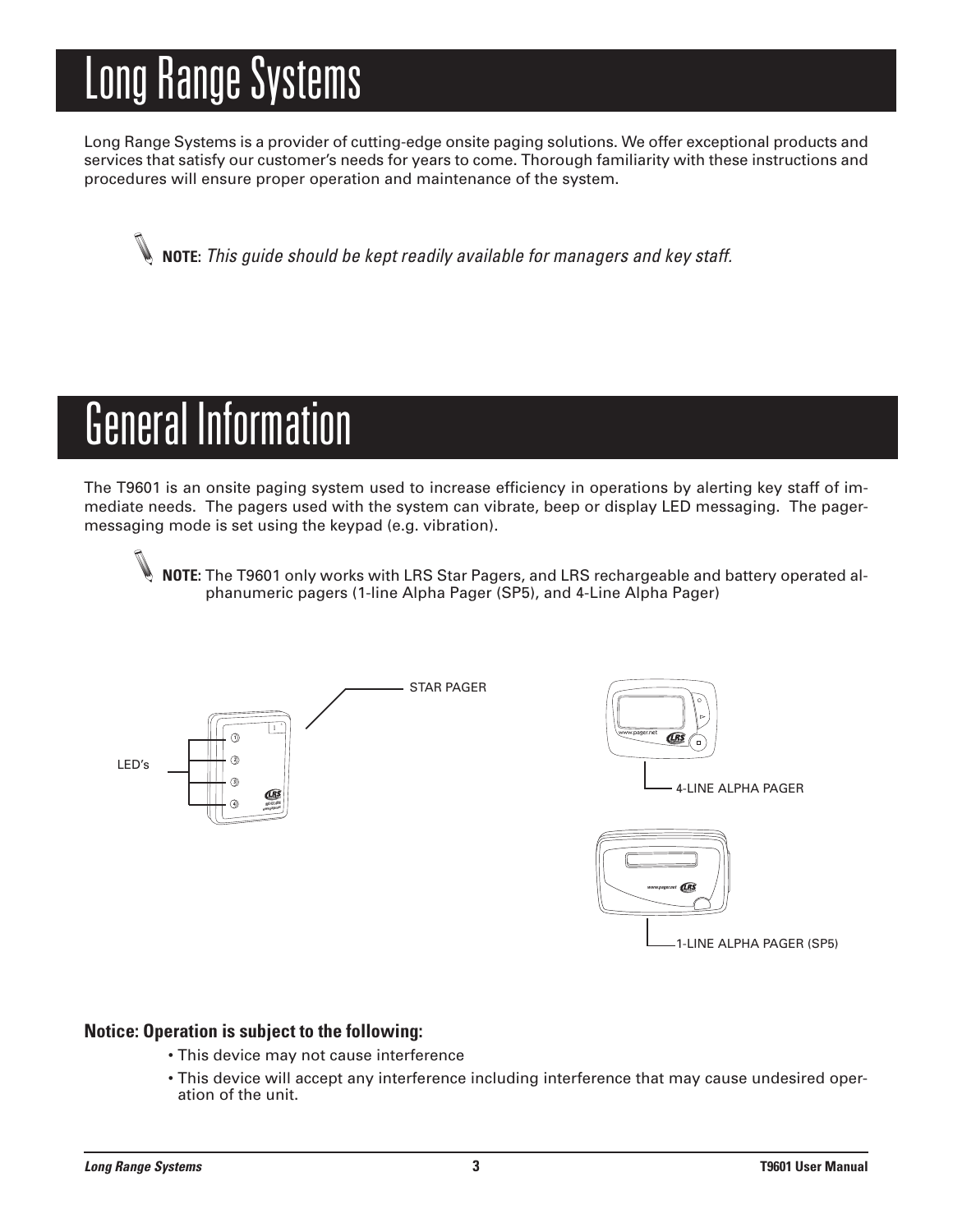## **Basic Installation and Setup**

## **Hardware Provided**

Each T9601 transmitter kit contains:

- (1) T9601 Setup Guide
- (1) Transmitter keypad with Dry-Erase name board
- (1) Dry Erase Marker
- (1) Antenna
- (1) 12VDC power adapter
- (1) Thumbscrew
- (1) Thumbscrew Clamp
- (2) Mounting Brackets (1 with foam pad, 1 without foam pad)
- (4) Screws

## **Installation Procedure**

The following is the basic installation procedure

#### **CAUTION:**  $[]$

- *• The transmitter requires a dedicated power supply*
- *• Mounting the antenna near any large metal objects will minimize the operating range.*
- 1. Unwrap all system components.
- 2. Twist the antenna into the silver connector located on the top of the transmitter unit.
- 3. Mount the power supply in a location where there is access to 110V power for charging (see pg. 5 "Mounting Your System")
- 4. Insert the barrel connector end of the power supply into the connector hole located at the bottom of the transmitter unit
- 5. Plug the power supply into a standard 110V outlet
- 6. The LCD screen on the transmitter will light up and display "tin" (time)
- 7. Press ENT to exit time setup
- 8. The screen will display a default time 12.00

OR

- 9. Enter the time hh (hour) mm (minutes) (ex. 10 00), and press ENT
- 10. Press PGR for AM or ENT for PM
- 11. The screen will display the time entered ex. 10.00
- 12. Upon completion of setup, make sure pagers are fully charged use

**NOTE:** Allow pagers to charge in charging base for at least 24 hours prior to the first use.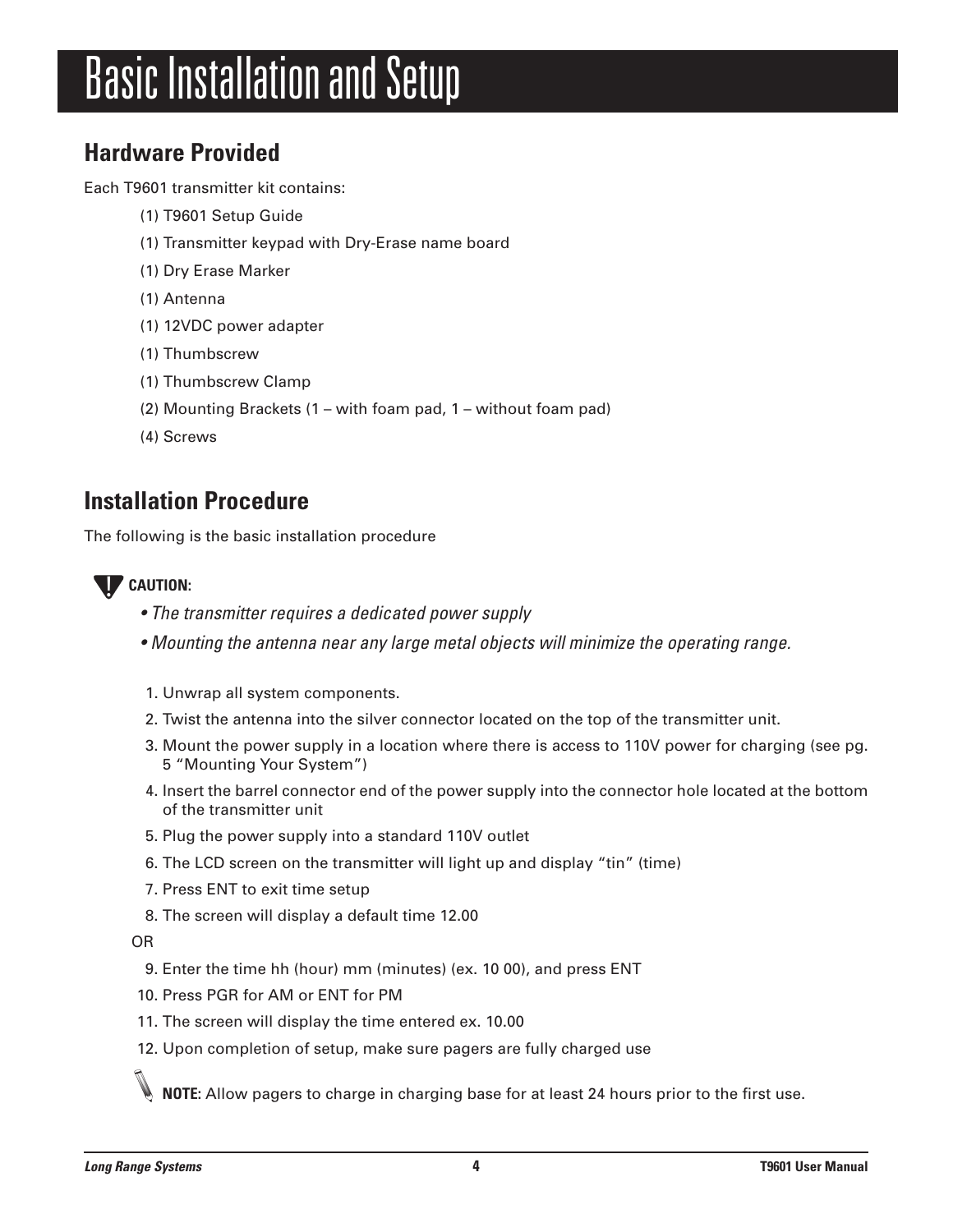#### **Mounting Your System:**

Four captive nuts are located in a slider on the backside of the T9601 transmitter. These are used to secure the mounting brackets to the unit. The brackets may be mounted in several configurations dependent upon the mounting surface.



- 1. Position the non-foam padded mounting bracket so that the side with the two holes (laying flat on the slider) are pointing towards the antenna end of the transmitter.
- 2. Align the holes with two of the captive nuts.
- 3. Insert the 2 screws into the holes. Do not fully tighten screws.
- 4. Repeat steps 1-3 with the foam-padded mounting bracket. The two holes should be pointing opposite the antenna end of the transmitter (foam padding should be facing the opposite bracket).

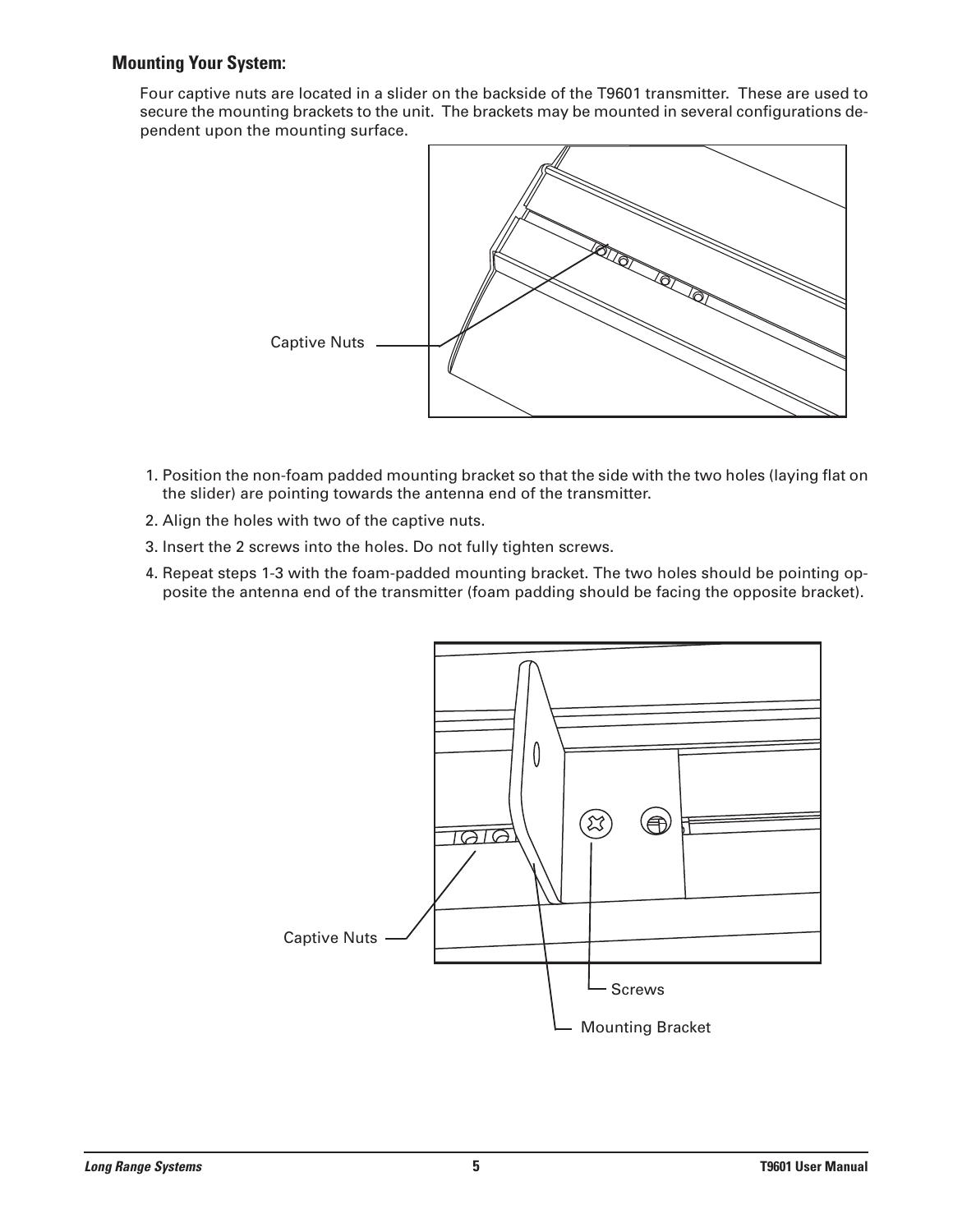- 5. Adjust the distance between the brackets to fit the mounting surface.
- 6. Securely tighten all captive screws.



- 7. In a clockwise motion, turn the thumbscrew into the non-foam padded mounting bracket.
- 8. Attach and screw the thumbscrew clamp foot to the thumbscrew.
- 9. Holding the transmitter steady, position the foam padded side of the mounting bracket onto the bottom of the mounting surface.
- 10. In a clockwise motion, screw the thumbscrew onto the mounting surface, such that the transmitter is positioned firmly onto the surface.

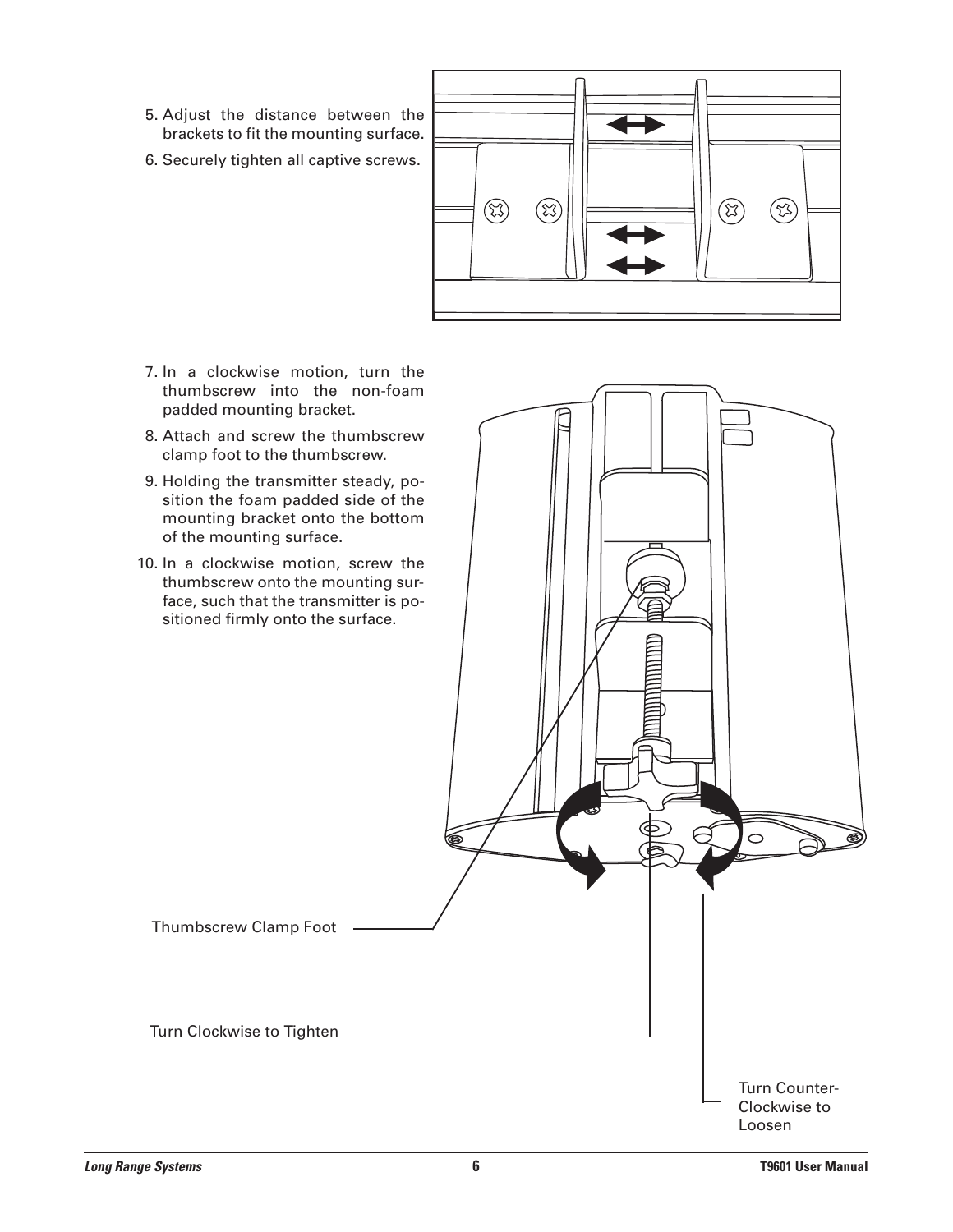## **Bracket Mounting Suggestions**

The basic mounting suggestion is shown here.

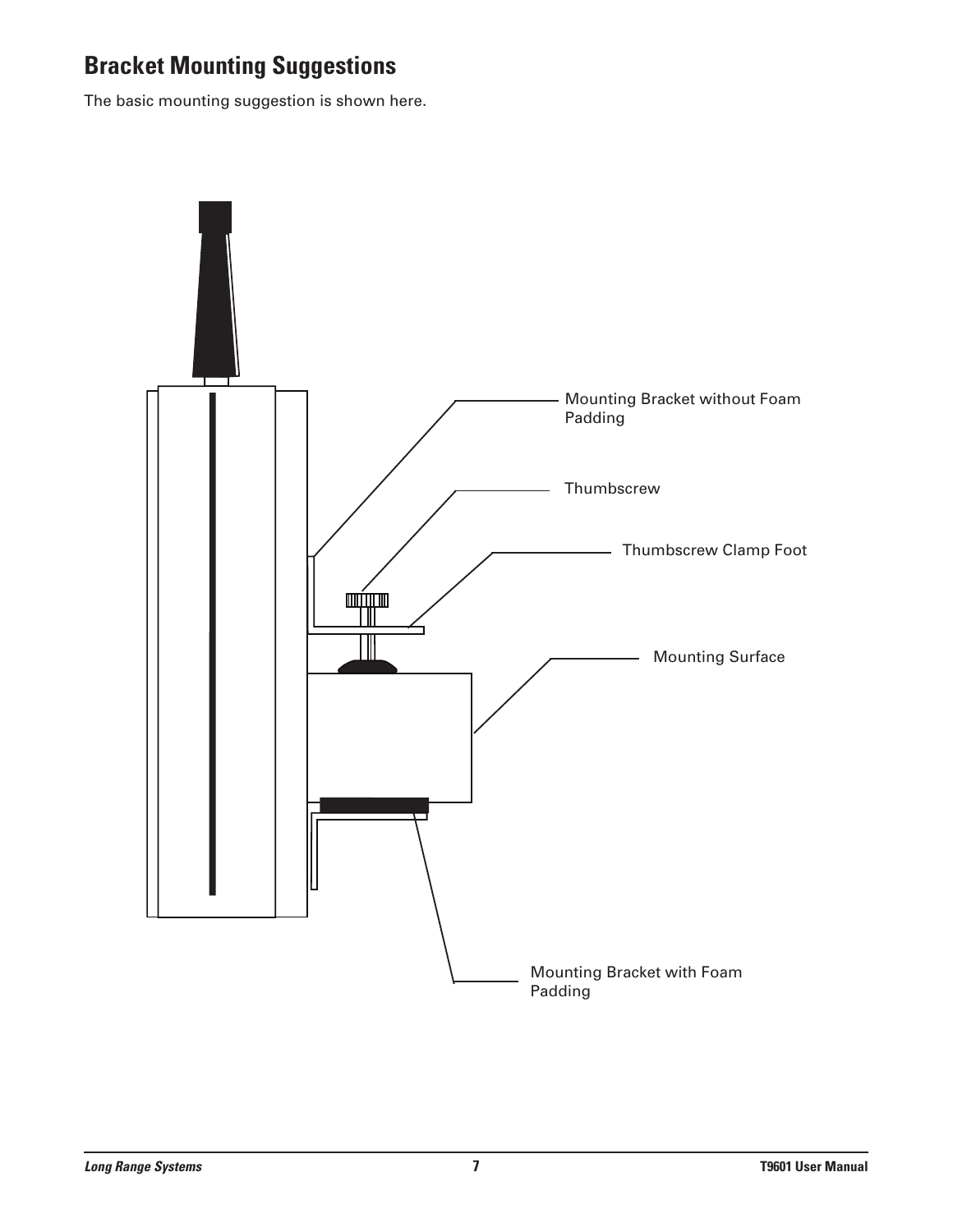## **Transmitter/Keypad Elements**

#### **Pager Reset Terminals:**

Used to reset pagers before reprogramming.

#### **Dry-Erase Server Board:**

Write the staff names on the label next to their pager number with a NON-PERMANENT, Dry-Erase Marker or grease pencil.

## **Keypad Functions**

Before using the keypad, read the following key descriptions:

#### **Function Keys:**

The function keys are located on the last row of the transmitter keypad.

**PROG** – Used when altering system settings, functions, and programming pagers

**PGR**– Used when entering pager numbers above 16

**CLR** – Used to clear an entry

**ENT** – Used to enter changes to system settings, functions, and to send a page

#### **Vibration Keys**

V1, V2 and V3 select the number of vibrations a pager will respond with. This button is pressed before paging a pager. Sends message 1, 2 or 3 to Alpha pagers.

#### **Number Keys:**

Number keys 1 through 16 are "one touch" keys to instantly page pagers 1 – 16. Number 10 is also 0 when programming or paging pagers numbered above 16.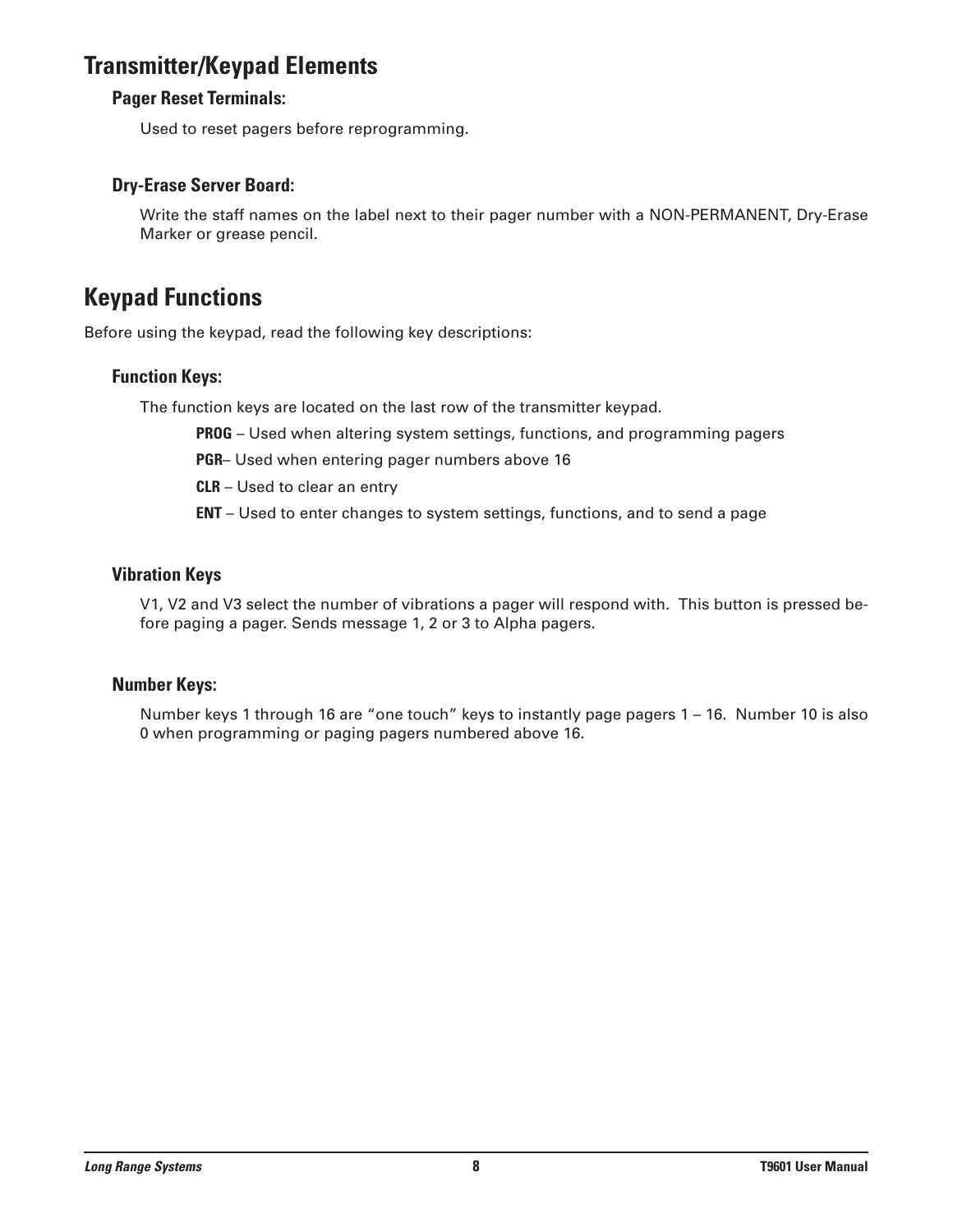# **Basic Paging Operations**

The T9601 factory defaults are the most commonly used settings (System ID = 0, Vibration Mode = 1).

## **Paging**

For pagers numbered 1 – 16:

- 1. Press the pager number on the keypad unit
- 2. The unit will automatically send a page

#### **For pagers numbered 17 and higher:**

- **NOTE**: Pagers can be numbered up to 999
- 1. Press PGR
- 2. Enter the pager number (using #'s 1 9 and 10 [as zero])
- 3. Press ENT

#### **When a page is sent and received:**

- Star Pagers will flash and vibrate
- Rechargeable and battery operated Alpha Pagers will display "Kitchen <Station #>" Example: Kitchen 1

### **Page A Manager Pager**

- 1. Press PGR
- 2. Enter the manager pager number
- 3. Press ENT

#### **When manager pager is set and a page is received:**

• Rechargeable and battery operated Alpha Pagers – will display "Manager to Kitchen <Station #>"

**Example:** *Manager to Kitchen 1*

## **All Call Page**

If all pagers need to be called at once,

- 1. Press PGR
- 2. Press 0
- 3. Press the ENT

Alternate Method if "All Call" is enabled (See p. 10 "Set Up All Call")

1. Press button "16" on transmitter keypad

#### **When All Call Page is enabled and a page is received:**

- Star Pagers will flash and vibrate
- Rechargeable and battery operated Alpha Pagers will display "All Page Kitchen < Station #>" **Example:** *All Page Kitchen 1*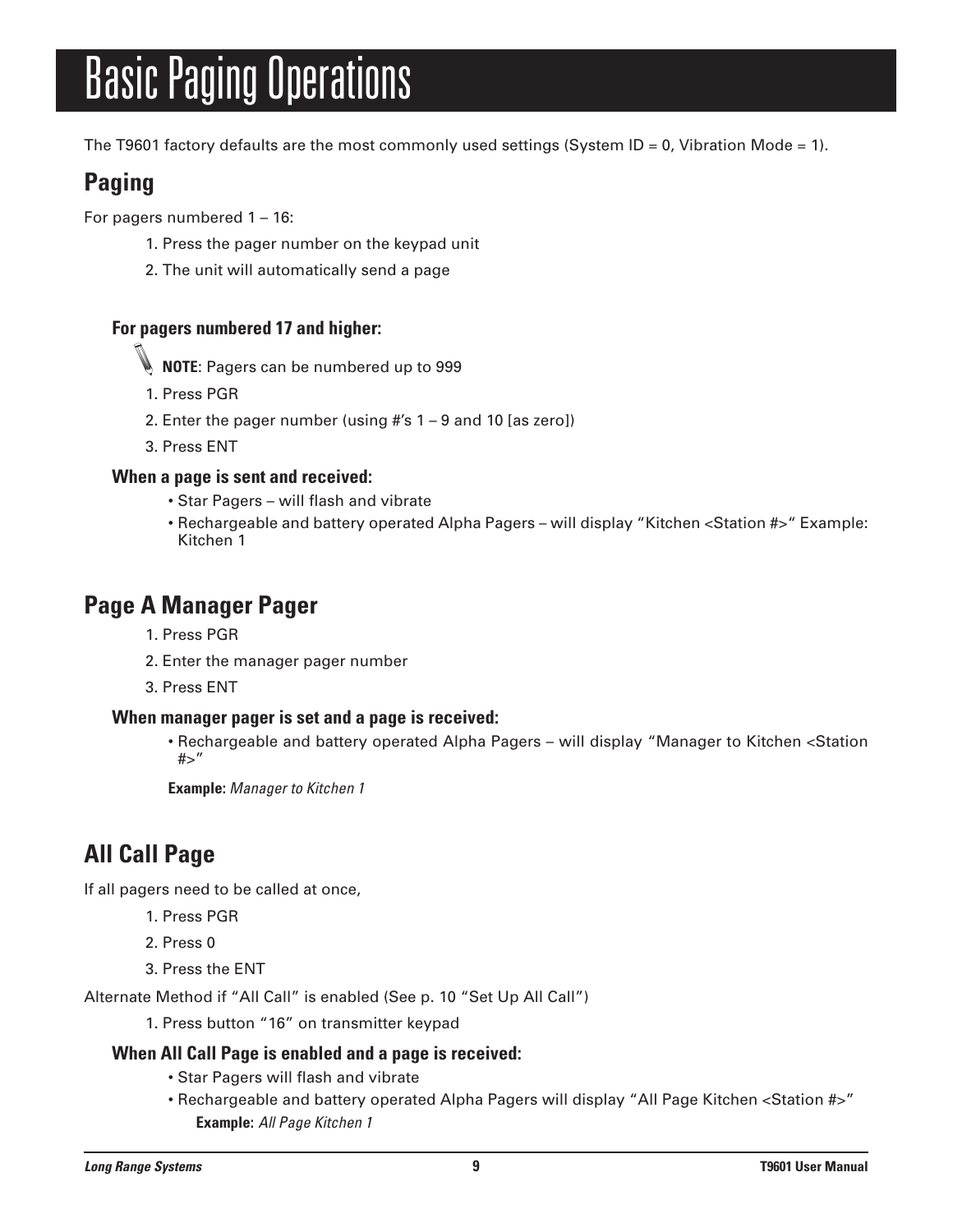## System Settings

## **Setting the Vibration Mode**

**NOTE:** The factory default setting for vibration mode is 1 vibration. (EX: When a page is sent from the transmitter, the pager will vibrate once)

#### **To set the vibration mode:**

- 1. Press PROG
- 2. Enter 9 2 #
	- $\cdot$  1 vibration:  $# = 1$
	- $\cdot$  2 vibrations:  $# = 2$
	- $\cdot$  3 vibrations:  $\# = 3$
- 3. Press ENT

## **Set the Vibration Strength (Only Appicable to the SP5)**

The strength of a pager's vibration when paged can be set.

To adjust the vibration level, between 0 (minimum) and 9 (maximum):

- 1. Press PROG
- 2. Enter  $9 4 # (# = 0 9)$
- 3. Press ENT
	- No vibration:  $# = 0$
	- Mid level vibration:  $# = 5$
	- Maximum vibration:  $# = 9$

## **System Reset**

In certian situations the T9601 may require a system reset before operating properly. When the system is reset, the Restaurant ID (see pg. 11) and vibration mode (see pg. 10) will be set to factory default.

#### **To reset the transmitter to factory default:**

- 1. Press PROG
- 2. Enter 0-0-0 and press ENTER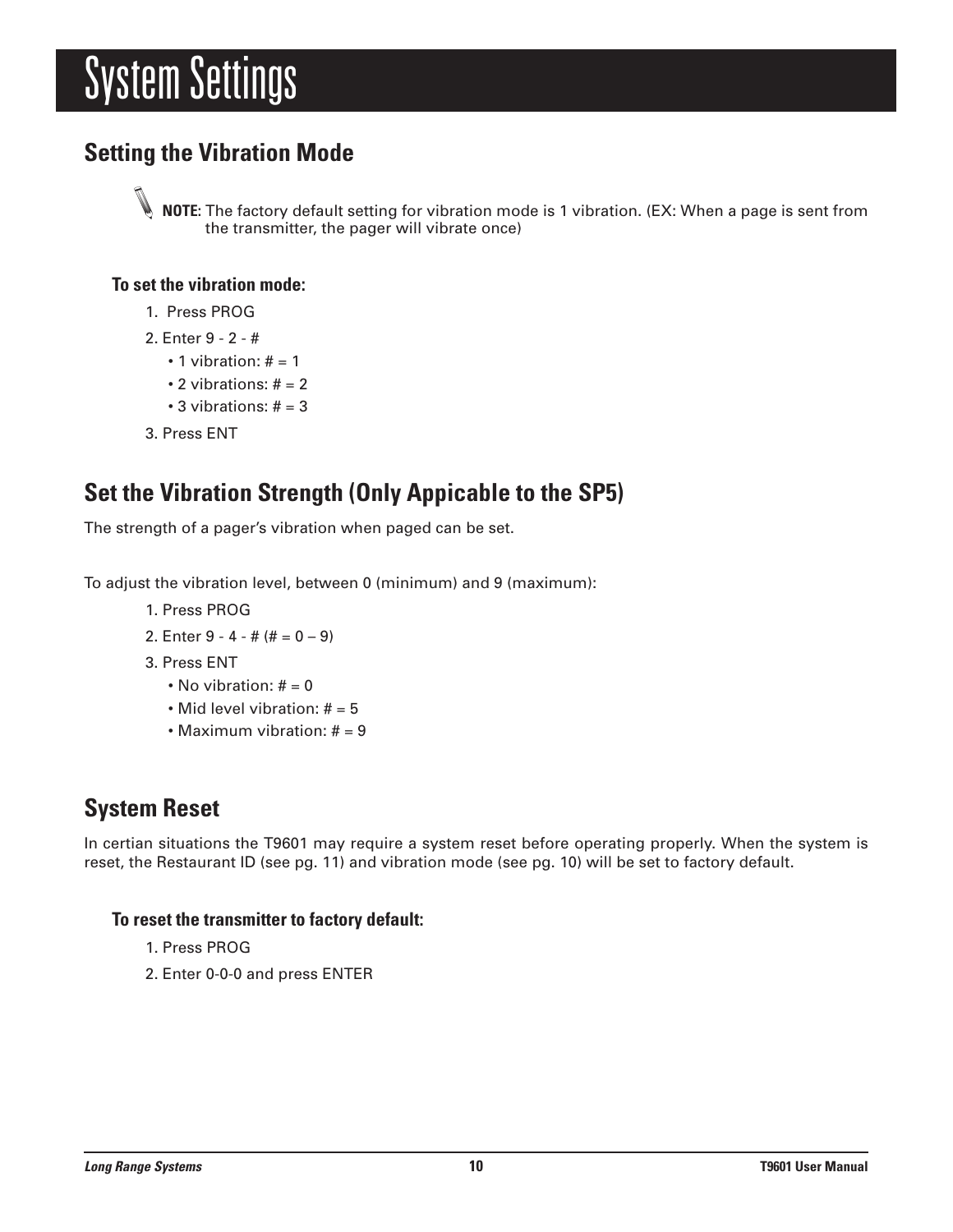## **Setup All Call**

'All Call' sends a page to all pagers at once. When 'All Call' is enabled, pressing the number "16" on the keypad will perform this function.

#### **To enable:**

- 1. Press PROG
- 2. Enter 9 3 5
- 3. Press ENT

#### **To disable:**

- 1. Press PROG
- 2. Enter 9 3 4
- 3. Press ENT

## **Station ID**

When more than one transmitter is being used on the same System ID, a station ID can be set to identify which transmitter the page came from. The station ID will display when a page is sent.

#### **To set:**

```
1. Press PROG
```
- 2. Enter 9 6 # (# = Station ID: 1 9)
- 3. Press ENT

## **System ID**

The system ID is used to keep neighboring paging systems from interfering with each other. This setting should only be cahnges at the advice of an LRS custmer support representative.

#### **To change the ID:**

- 1. Press PROG
- 2. Enter 9 # # (# = System ID: 00 19) (EX: 9 0 3, System ID = 3)
- 3. Press ENT

## **Set Simultaneous Manager Paging**

This feature allows the manager to receive a message anytime a server is paged.



**NOTE:** This function works with LRS Alpha pagers only.

#### **To turn on:**

- 1. Press PROG
- 2. Enter 9 5 1
- 3. Press ENT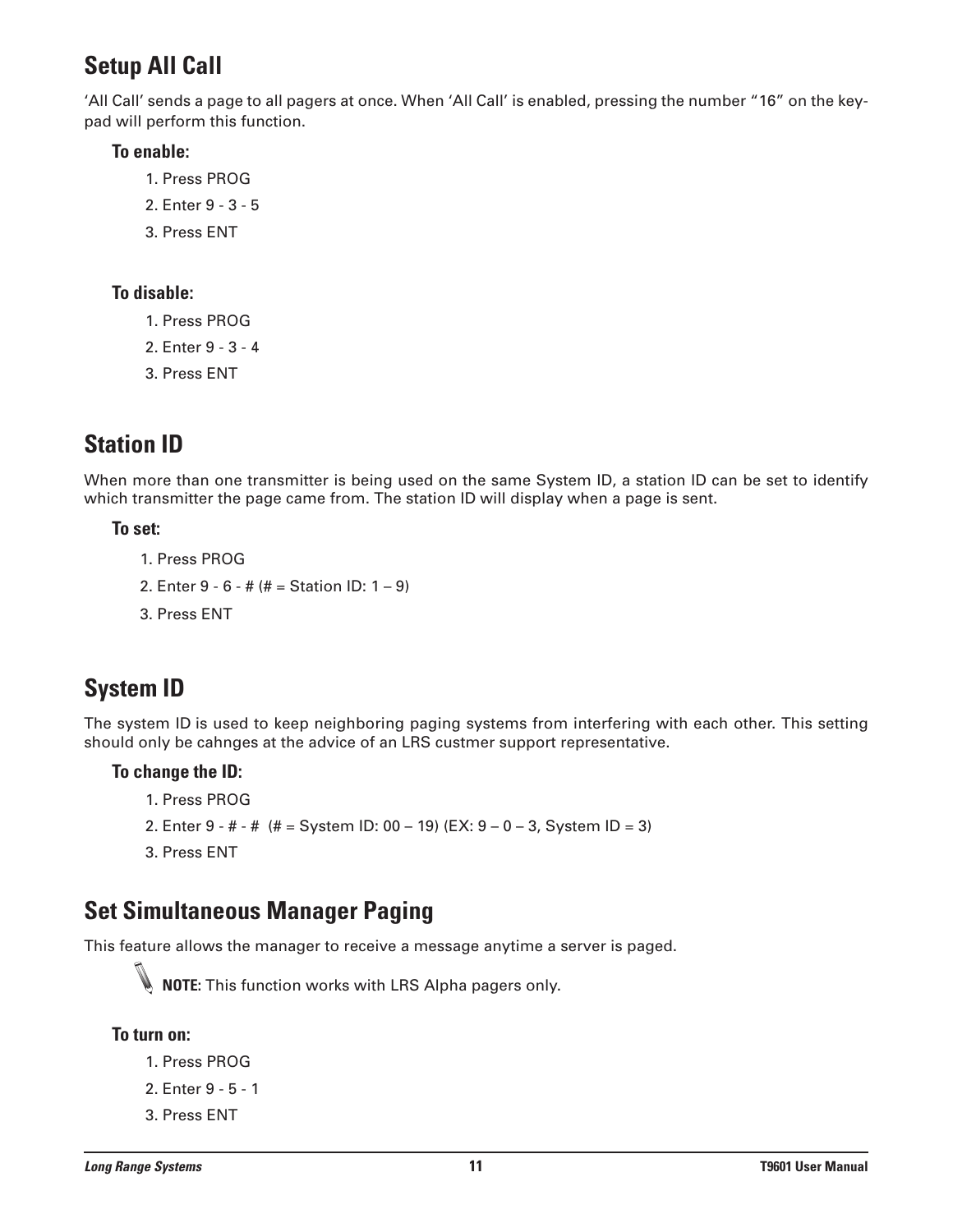4. LCD screen on transmitter will display On

#### **When a simultaneous manager page is received:**

• Rechargeable and battery operated Alpha Pagers – will display "Server #: Kitchen <Station #>" **Example**: Server 5: Kitchen 1

#### **To turn off:**

- 1. Press PROG
- 2. Enter 9 5 2
- 3. Press ENT
- 4. The LCD screen on the transmitter will display Off

### **Setup Duty Pager**

Duty pager is used to remind someone of a task that must be completed at specified intervals. A duty reminder page is sent to the assigned pager at preset time intervals. The system's "time" must be set prior to enabling duty pager.

#### **To Enable:**

- 1. Press PROG
- 2. Enter 9 8 0
- 3. Press ENT
	- At dut (duty), enter the pager number
	- Press ENT
	- At INT, enter the time (interval) in minutes for the reminder page
	- Press ENT
	- At Str, enter the time of day the task begins: hh (hour) mm (minute) (ex: 10 00)
	- Press ENT
	- Press PGR for A (AM) or ENT for P (PM)
	- At Stp, enter the time of day the task ends: hh (hour) mm (minute) (ex: 12 00)
	- Press ENT
	- Select A (AM) [by pressing PGR] or P (PM) [by pressing ENT]

#### **When duty pager is set and an interval page is received:**

- Star Pagers will flash and vibrate
- Rechargeable and battery operated Alpha Pagers will display "Reminder Message: Kitchen <Station #>" Example: Reminder Message: Kitchen 1

#### **To Disable:**

- 1. Press PROG
- 2. Enter 9 8 0
- 3. Press ENT
- 4. At dut (duty), enter "0"
- 5. Press ENT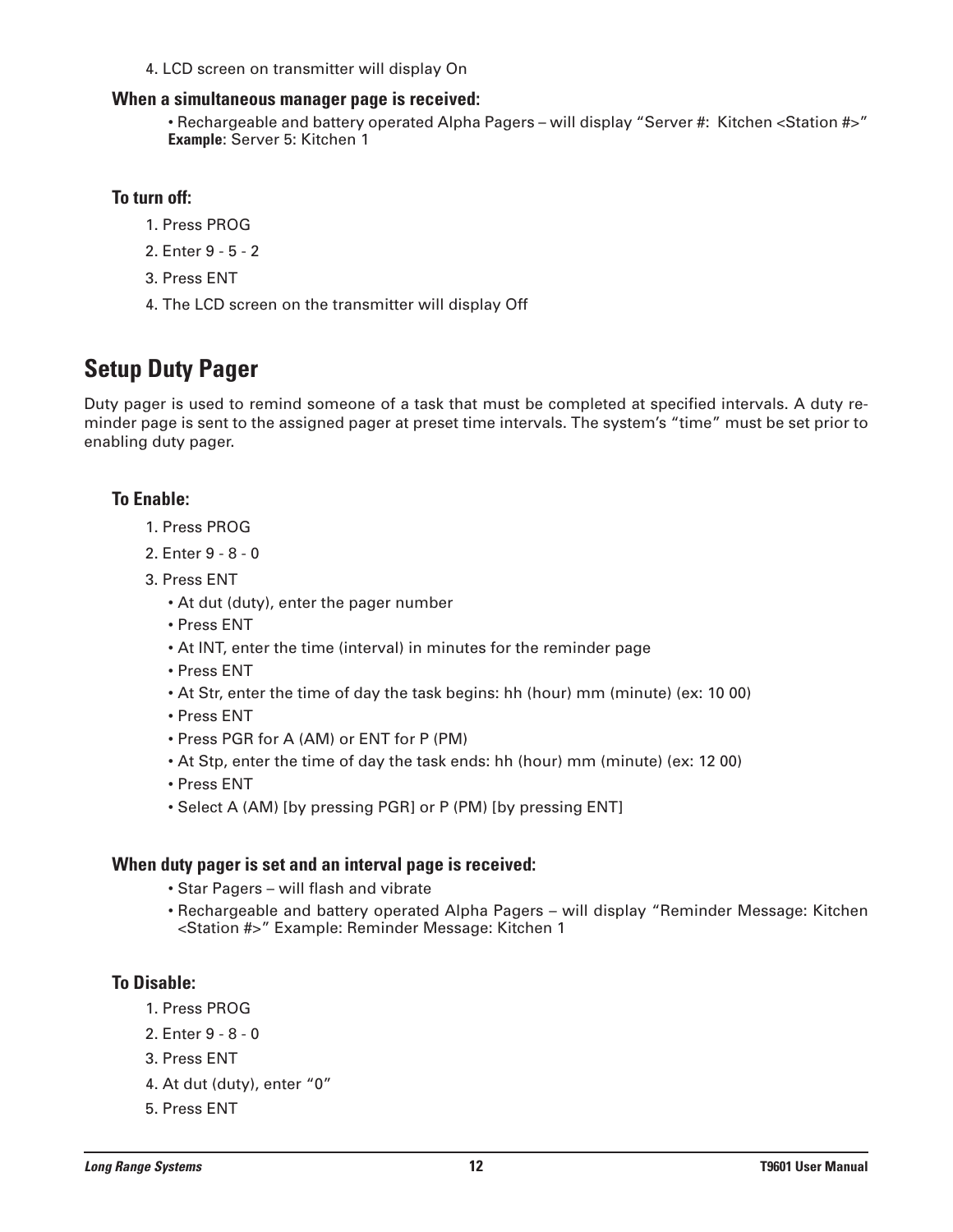#### **Restart Duty Timer**

If a task is performed early, the timer can be reset to start the interval over.

#### **To restart:**

- 1. Press PROG
- 2. Enter 9-8-1
- 3. Press ENT

## **Set Time and Date**

Time and date are not required for normal use; however, it should be set if duty pager is enabled, and if a time is required for Alpha pagers.



**NOTE:** Time and date should be reset at each startup

#### **To set time:**

- 1. Press PROG
- 2. Enter 9 3 2
- 3. Press ENT
	- At the tin (time) prompt, enter the hh (hour) and the mm (minute)
	- Press ENT
	- Press PGR for A (AM) or ENT for P (PM)



#### **To set date:**

- 1. Press PROG
- 2. Enter 9 3 3
- 3. Press ENT
	- At the (month) prompt, type the mm (month)
	- Press ENT
	- At the (day) prompt, type the dd (day)
	- Press ENT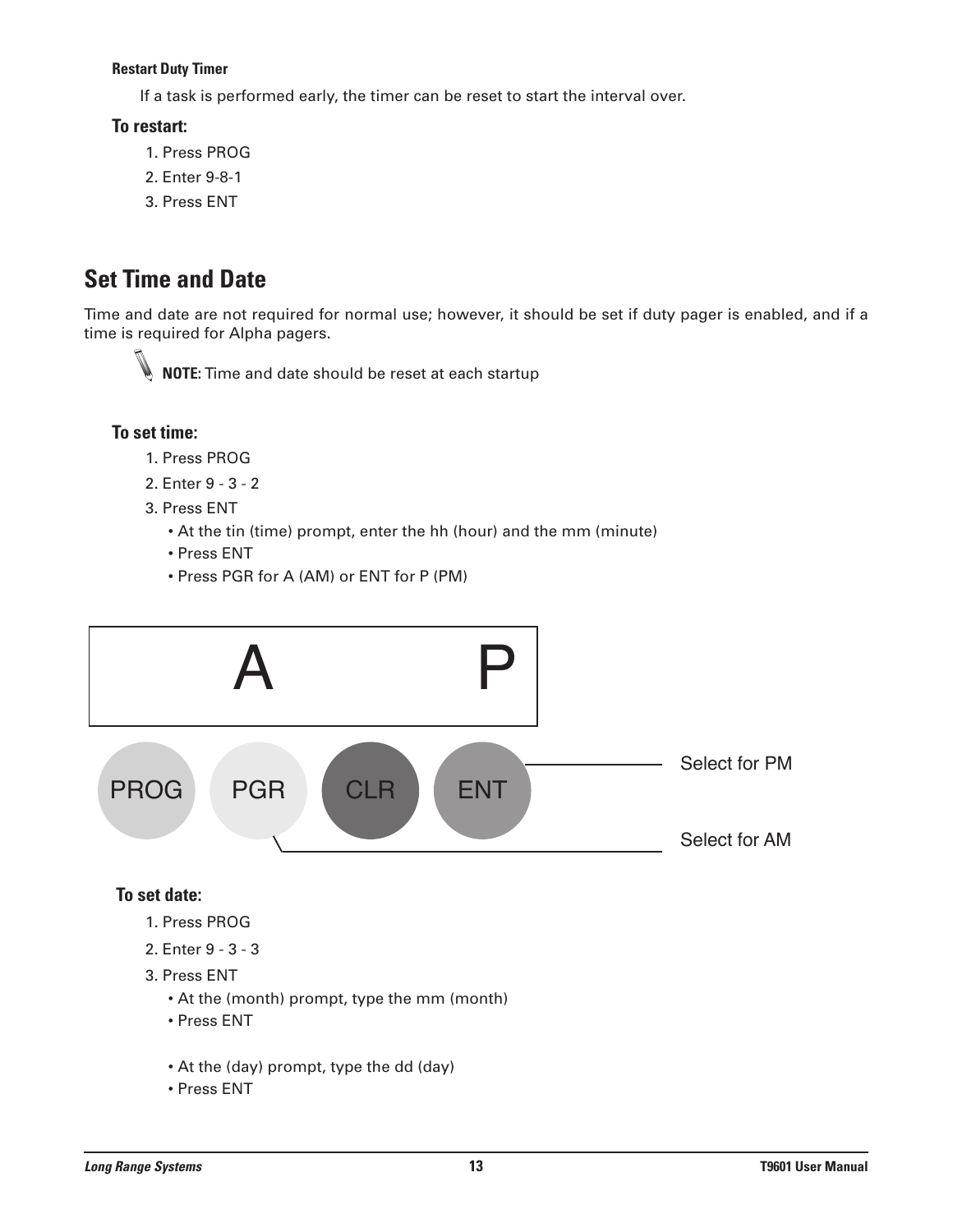- At the (year) prompt, type the yy (year)
- Press ENT.

#### **Send Time and Date to Alpha pagers**

The T9601 automatically sends the date and time every minute. However, you can also manually send time/date to all Alpha pagers using the transmitter keypad.

#### **To send time/date:**

- 1. Press PROG
- 2. Enter 9 3 1
- 3. Press ENT

## **Set POCSAG Start**

In systems using both Alpha pagers and Star pagers, a start for the POCSAG (alpha) pagers must be set. The default POCSAG start for alpha pagers is 50. Alpha pagers should be programmed using a number equal to or above 50. Star (SP4) pagers should be programmed using a number below 50.

#### **To setup:**

- 1. Press PROG
- 2. Enter  $8 # #$  (# is a number between 01 and 99)
- 3. Press ENT

### **Set Language**

The T9601 provides the option to transmit preset messages to alphanumeric pagers in different languages. The following languages are available: English, Spanish, French, German, Italian, and Portuguese.

#### **To set a language:**

English (default)

- 1. Press PROG
- 2. Enter 9 5 #
- 3. Press ENT
	- English:  $# = 3$
	- Spanish:  $# = 4$
	- $\cdot$  French:  $# = 5$
	- $\cdot$  German:  $# = 6$
	- $\bullet$  Italian:  $\# = 7$
	- Portuguese:  $# = 8$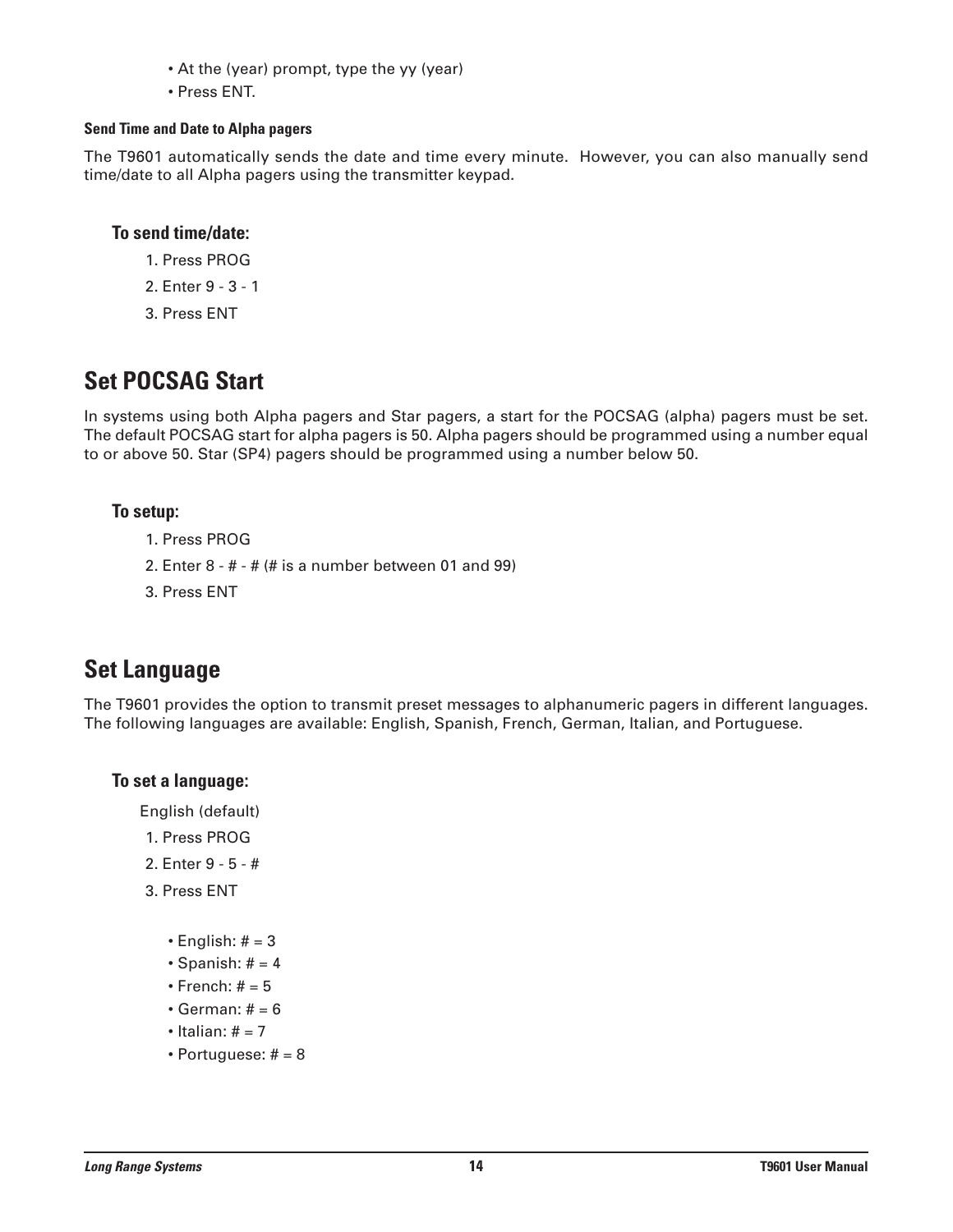## **Key Tone**

The default key tone for the T9601 is a 'beep' sound when keypad buttons are pressed. However, the key tone 'beep' sound can be disabled.

#### **To enable:**

- 1. Press PROG
- 2. Enter 9 8 6
- 3. Press ENT

#### **To disable:**

- 1. Press PROG
- 2. Enter 9 8 7
- 3. Press ENT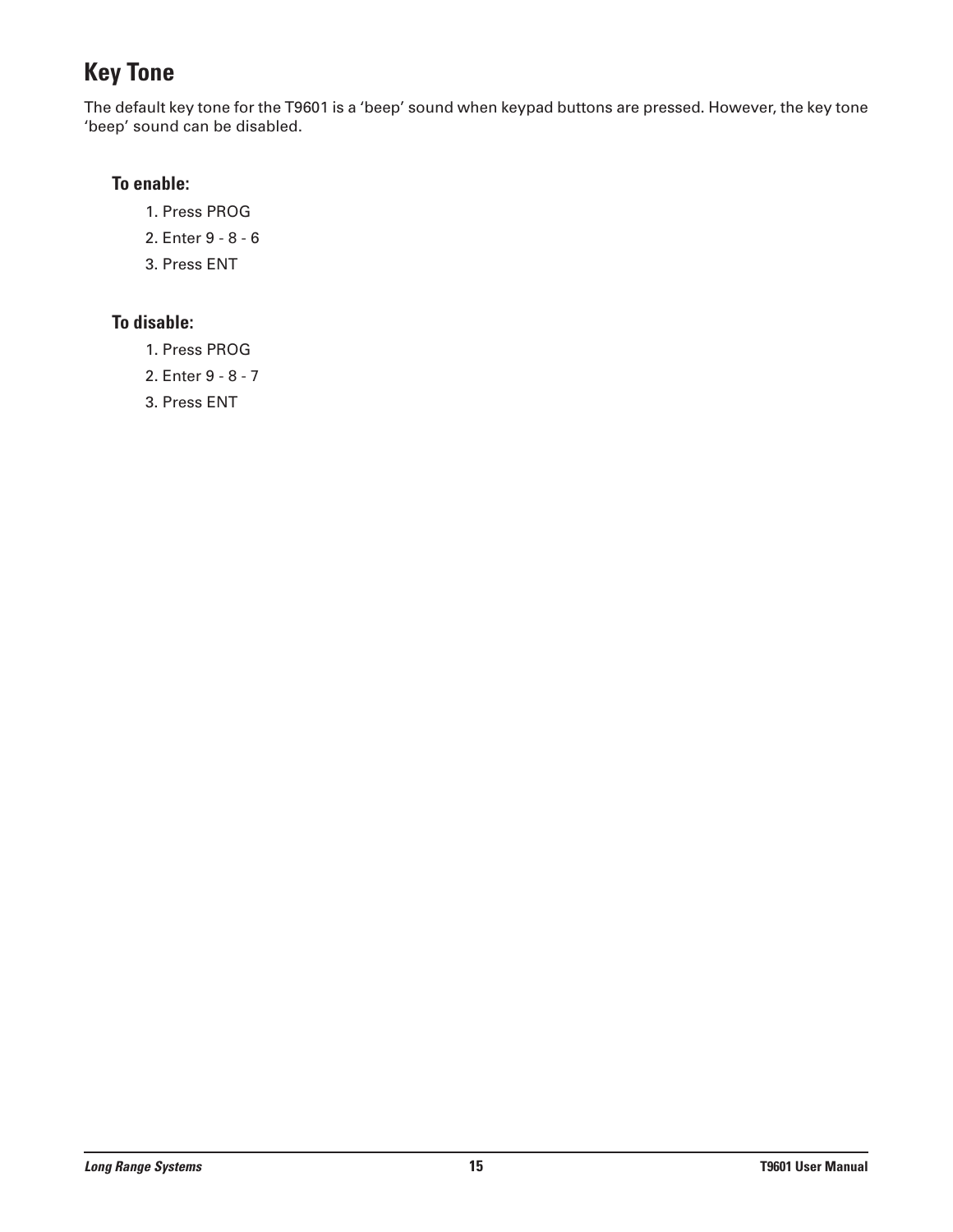## Maintenance Checks

## **Range Test**

Perform a range test to determine the effective range of the T9601.

**NOTE:** Be sure to remove pagers from the charging base before performing the range test.

- 1. Press PROG 9 9 7 ENT
- 2. The screen will display "tst" and then a "-" (dash) will appear
- 3. When the "-" (dash) begins scrolling across the screen, pagers will vibrate every 5 seconds (as long as they are receiving the signal)
- 4. Take a pager and walk around the area to verify the pager operates in all areas (the pager will stop vibrating when it is out of range)
- 5. Press ENT To stop the range test

## **Anti-Theft**

Anti-theft is used to alert staff carrying alpha pagers that they are leaving the premises while still carrying the pager.

**NOTE:** Anti-Theft only works with alphanumeric pagers.

#### **To Turn On:**

- 1. Press PROG
- 2. Enter 9 9 9
- 3. Press ENT

#### **To Turn Off:**

- 1. Press PROG
- 2. Enter 9 9 8
- 3. Press ENT

#### **When Activated:**

- The transmitter sends a signal to alpha pagers, and if the signal is not received, the pager will emit a continuous beep sound until it is returned to the charging unit or is back within range.
- The LED screen on the alphanumeric pagers will display "OUT OF RANGE".

## **Cleaning The System**

#### **Caution:** *Do not use any cleaning solutions containing chloride*

When cleaning the T9601 system and its components (pagers, charging base), DO NOT use any cleaning products that contain Chloride. These products will damage the material and will stain the surface.

**NOTE:** Be sure to unplug the T9601 system and charging base before cleaning.

**To Clean:**

• Using a damp cloth, wipe the exterior of the system's components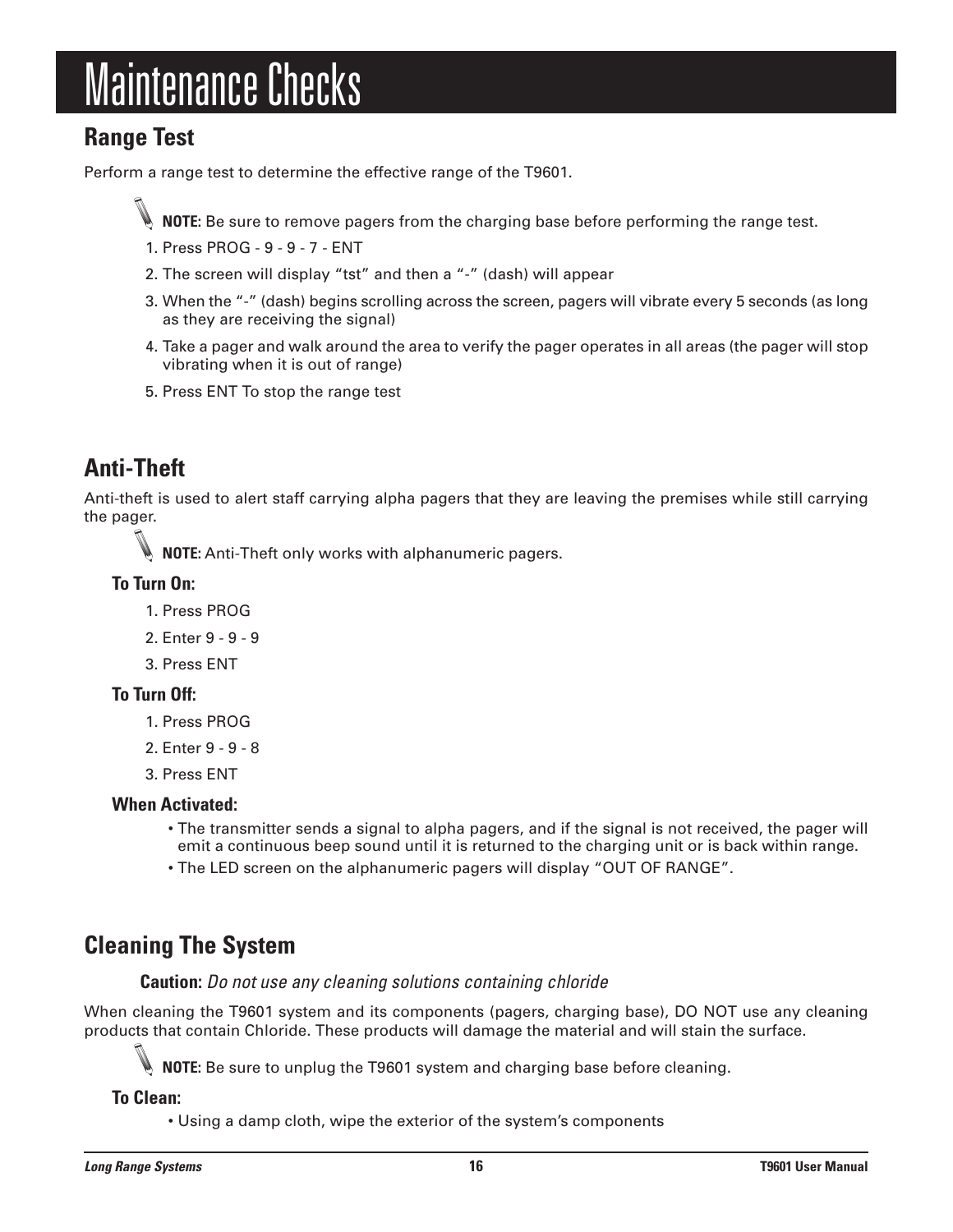## **Programming Pagers**

If a new pager number needs to be assigned to a pager, Star (SP5) and Alpha pagers can be reprogrammed from the T9601 transmitter. If you would like to assign or reassign numbers to pagers, contact LRS to verify your restaurant ID before proceeding.

#### **To Program Pagers:**

- 1. Be sure the POCSAG start is correct for programming pager types (see "Set POCSAG Start" pg. 14)
- 2. Pagers:
	- Remove rechargeable pagers from the charger (or reset by touching the silver nodes on the pager to the reset terminal on the transmitter) and wait until it stops vibrating
	- Turn battery powered pagers on and then off (or remove and reinstall the battery) and wait until it stops vibrating and/or beeping
- 4. Press PROG
- 5. Enter the number you wish to assign to the pager (Choose #: 1 999)
- 6. Press PROG
	- Star pagers will slowly vibrate and light up then dim to off
	- Alpha pagers will beep 4 times and then stop
- 7. Once programming is complete, page the pager to ensure it is programmed correctly

(See "Basic Paging Operations" p. 9)

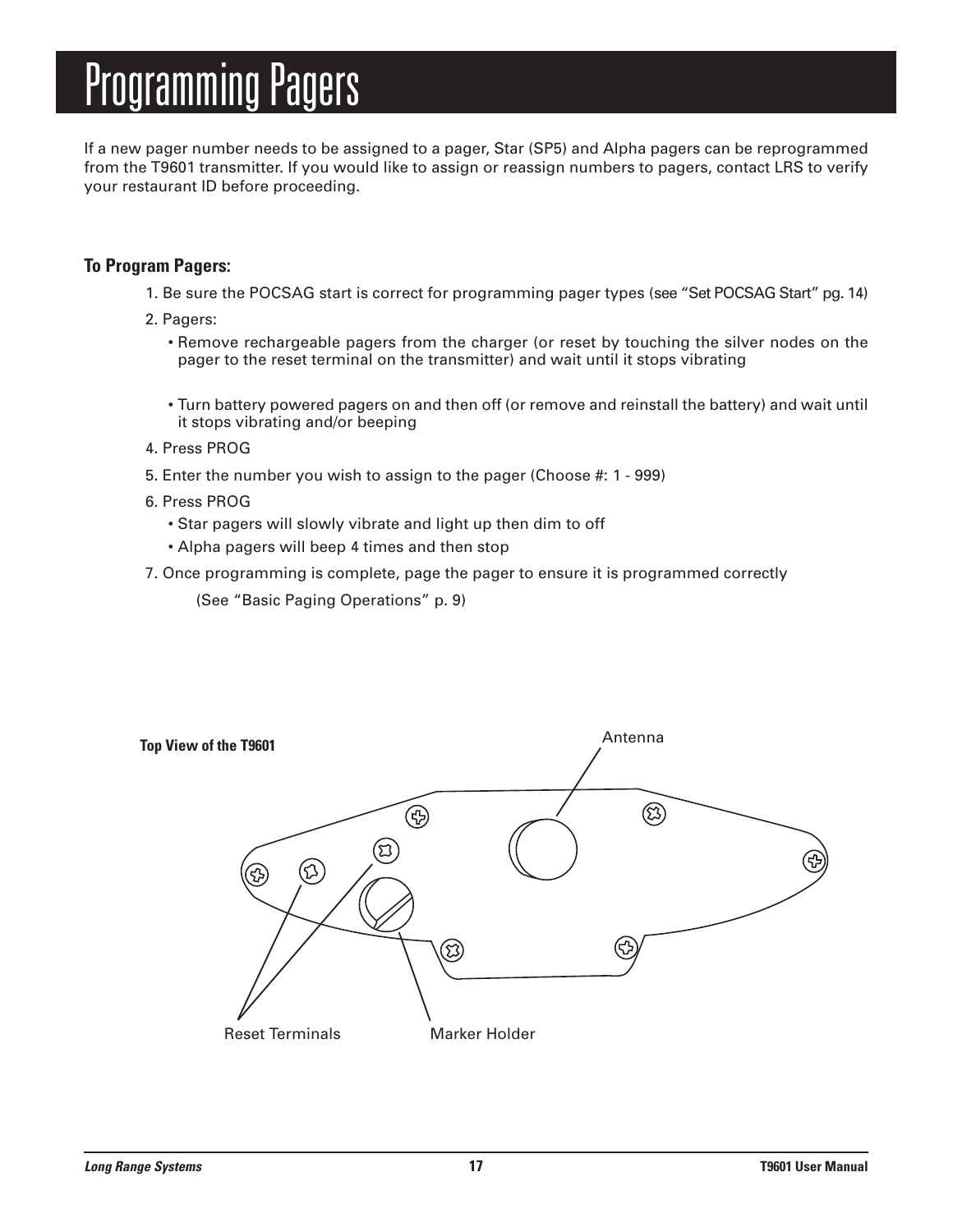## **Assign Manager Pager**

A manager pager can be assigned to notify a manager what station they are needed at when a page is received. Only LRS alphanumeric pagers (rechargeable and battery operated) can be set as manager pagers.

#### **Set Manager Pager**

- 1. Press PROG
- 2. Enter 9 8 5
- 3. Press ENT
- 4. At Ngr (manager), enter the pager number
- 5. Press ENT

**NOTE:** Manager pager cannot be disabled. However, you can reassign manager pager to a different pager number. To reassign, follow the steps for setting manager pager and enter a different pager number.

## System Specifications

#### **Notice: Operation is subject to the following:**

- This device may not cause interference.
- This device will accept any interference including interference that may cause undesired operation of the unit.

### **T9601**

Required Voltage: One-110V outlet for the T9601 transmitter

(Batteries: This option currently NOT available)

Operating Frequency: 467.750MHz

Radiated Power: <4900 micro-volts/meter

Operating Range: Dependent upon the paging environment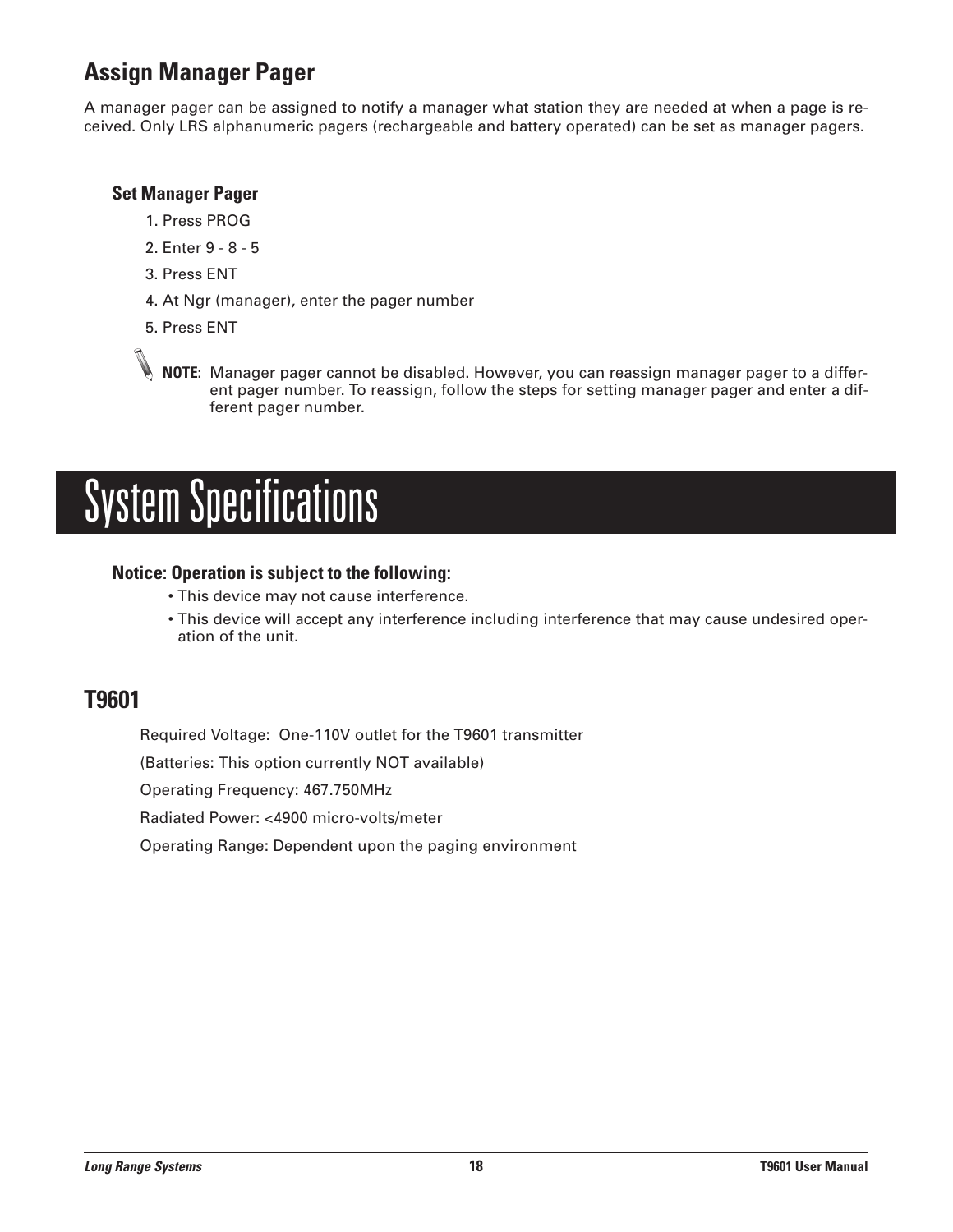# **T9601 Quick Programming Functions Guide**

### **When programming functions:**

- 1.Press PROG
- 2. Enter the Function Code
- 3. Press ENT

| <b>Function</b>              | <b>Function</b><br>Code | <b>Notes</b>                                                                                                                                                                                 |  |  |  |  |  |  |
|------------------------------|-------------------------|----------------------------------------------------------------------------------------------------------------------------------------------------------------------------------------------|--|--|--|--|--|--|
| Reset                        | 0                       | System settings default to:<br>Station $ID = 1$<br>System $ID = 0$                                                                                                                           |  |  |  |  |  |  |
| Vibration 1, 2, or 3         | 92#                     | $#$ = Vibration = 1, 2, or 3                                                                                                                                                                 |  |  |  |  |  |  |
| POCSAG Start                 | 8##                     | ## = Start = 01 - 99                                                                                                                                                                         |  |  |  |  |  |  |
| System ID (Restaurant ID)    | 9##                     | $\# \# = ID = 00 - 19$                                                                                                                                                                       |  |  |  |  |  |  |
| Time: Send to Pager          | 931                     | Sends Time and Date to Alpha Pagers                                                                                                                                                          |  |  |  |  |  |  |
| <b>Set Time</b>              | 932                     | At TIM enter hh mm (Hour, Minute) Press ENT<br>Press A or P (AM/PM)                                                                                                                          |  |  |  |  |  |  |
| <b>Set Date</b>              | 933                     | At DTE enter mm (Month), press ENT<br>dd (Day), press ENT<br>yy (Year), press ENT                                                                                                            |  |  |  |  |  |  |
| Setup All Call               | 93#                     | $# = 5 = ON$ $# = 4 = OFF$                                                                                                                                                                   |  |  |  |  |  |  |
| <b>Vibration Strength</b>    | 94#                     | $# = 0 = OFF$<br>$(\# = 1 - 9)$<br>$# = 1 =$ Minimum $# = 9 =$ Maximum                                                                                                                       |  |  |  |  |  |  |
| Simultaneous Manager Paging  | 95#                     | $# = 1 = ON$ $# = 2 = OFF$                                                                                                                                                                   |  |  |  |  |  |  |
| Language                     | 95#                     | $# =$ Language<br>$\cdot$ English = 3<br>$\cdot$ Spanish = 4 $\cdot$ French = 5<br>$\cdot$ German = 6<br>$\cdot$ Italian = 7<br>$\cdot$ Portuguese = 8                                       |  |  |  |  |  |  |
| <b>Station ID</b>            | 96#                     | $# = ID = 1 - 9$                                                                                                                                                                             |  |  |  |  |  |  |
| Firmware Version             | 975                     |                                                                                                                                                                                              |  |  |  |  |  |  |
| Duty Pager Setup             | 980                     | At dut, enter pager #, and press $ENT(Pager # = 0$ disables)<br>At Int, enter interval time and press ENT<br>At Str, enter start time and press ENT<br>At Stp, enter stop time and press ENT |  |  |  |  |  |  |
| Duty pager Reset             | 981                     | Restarts interval timer on duty pager                                                                                                                                                        |  |  |  |  |  |  |
| Manager Pager                | 985                     | At Mgr, enter the pager number<br>Press ENT                                                                                                                                                  |  |  |  |  |  |  |
| Enable/Disable Key Tone Beep | 98#                     | $# = 6 = ON$<br>$# = 7 = OFF$                                                                                                                                                                |  |  |  |  |  |  |
| Enable/Disable AM paging     | 99#                     | $# = 1 = ON$<br>$# = 0 = OFF$                                                                                                                                                                |  |  |  |  |  |  |
| Range Test                   | 997                     | Enables Range Test (Press ENT to stop)                                                                                                                                                       |  |  |  |  |  |  |
| POCSAG anti theft ON/OFF     | 99#                     | $# = 8 = OFF$<br>$# = 9 = ON$                                                                                                                                                                |  |  |  |  |  |  |
| All Call Paging              |                         | Press PGR Enter "0" and Press ENT                                                                                                                                                            |  |  |  |  |  |  |
| One Touch Paging             | Press the<br>pager #    | Pager #'s $(1 - 16)$                                                                                                                                                                         |  |  |  |  |  |  |
| High Number Paging           |                         | Press PGR Enter pager # (1-999) and Press ENT                                                                                                                                                |  |  |  |  |  |  |
| *Programming Pagers          |                         | Press PROGEnter pager # (1-999) and Press PROG                                                                                                                                               |  |  |  |  |  |  |

\* Make sure POCSAG Start is set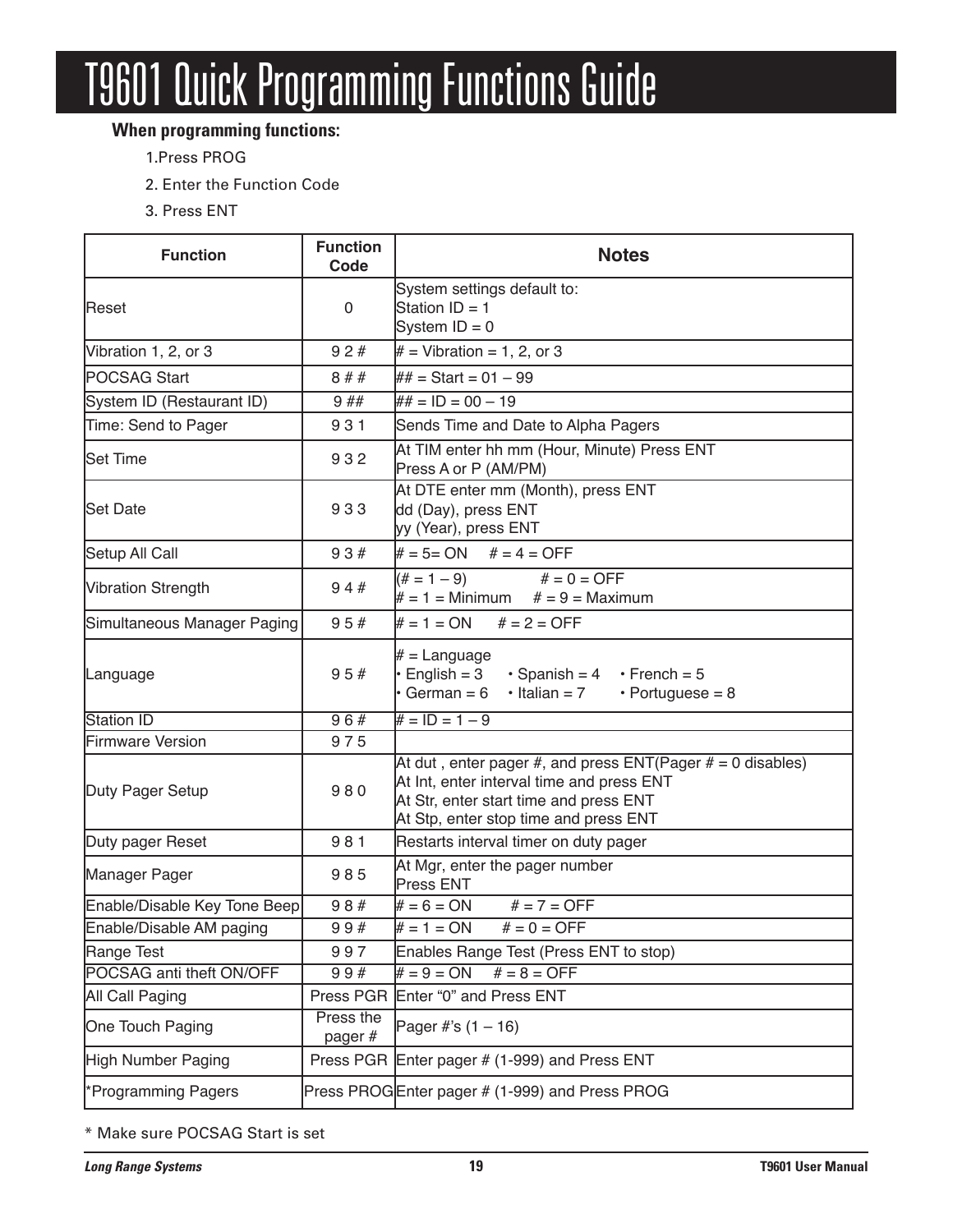## **Troubleshooting**

## **Transmitter Unit**

#### **The Light On The Keypad Display Does Not Come On When A Key Is Pressed**

- Check the charging power supply by plugging the power/charging supply used for the pager charger into the transmitter unit.
- If the display light comes on, there may be a problem with the T9601 power/charging supply. Call LRS Customer Support to order a new power supply.
- If the display still does not light, there may be a problem with the transmitter unit. Call LRS Customer Support for assistance.

#### **The Keypad Display Is Functioning Properly But The Pager Does Not Receive the Page**

- Perform a system reset (see "System Reset" pg. 10).
- Make sure that pagers are on the same system ID (see "Set System ID" if ID is not "0")
- Complete the steps for paging a pager (see "Paging" pg. 9).
- If the pager still does not receive the page, call LRS Customer Support for assistance.

#### **Pagers Pager Charge Lights Do Not Come On**

Charging slots should display a single red charge light when pagers are placed in the charger, and are charging correctly. If the red charge light is not visible on some or all charging slots, review the following recommendations to determine and solve the problem..

- Make sure the pagers are completely inserted into the charging slot.
- The power supply may be defective. Try plugging the power supply used for the transmitter into the pager charger.
- You might have more pagers charging on one power supply than recommended. Only 25 pagers can be charged on one 12V power supply. If you have more than 25 pagers, you should call LRS to order additional chargers.
- You might have a jumper wire that is not properly connected. Look on the side of your charger and verify that all wires are connected properly. If they are connected, then the metal contacts on your pager may be dirty. Using a damp rag, clean the 2 metal contacts on the back of each pager.
- Be sure that your staff is not disconnecting the power supply at anytime or that you do not have the charger connected to a circuit that automatically shuts off after hours. The charging base should be plugged into a power outlet that is "ON" at all times (Be sure the pager is not in the charger backwards).
- If none of these recommendations solve your problem, call LRS Customer Support to determine the problem at 800-437-4996.

#### **Battery Powered Pager Shows Low Battery:**

Replace the battery.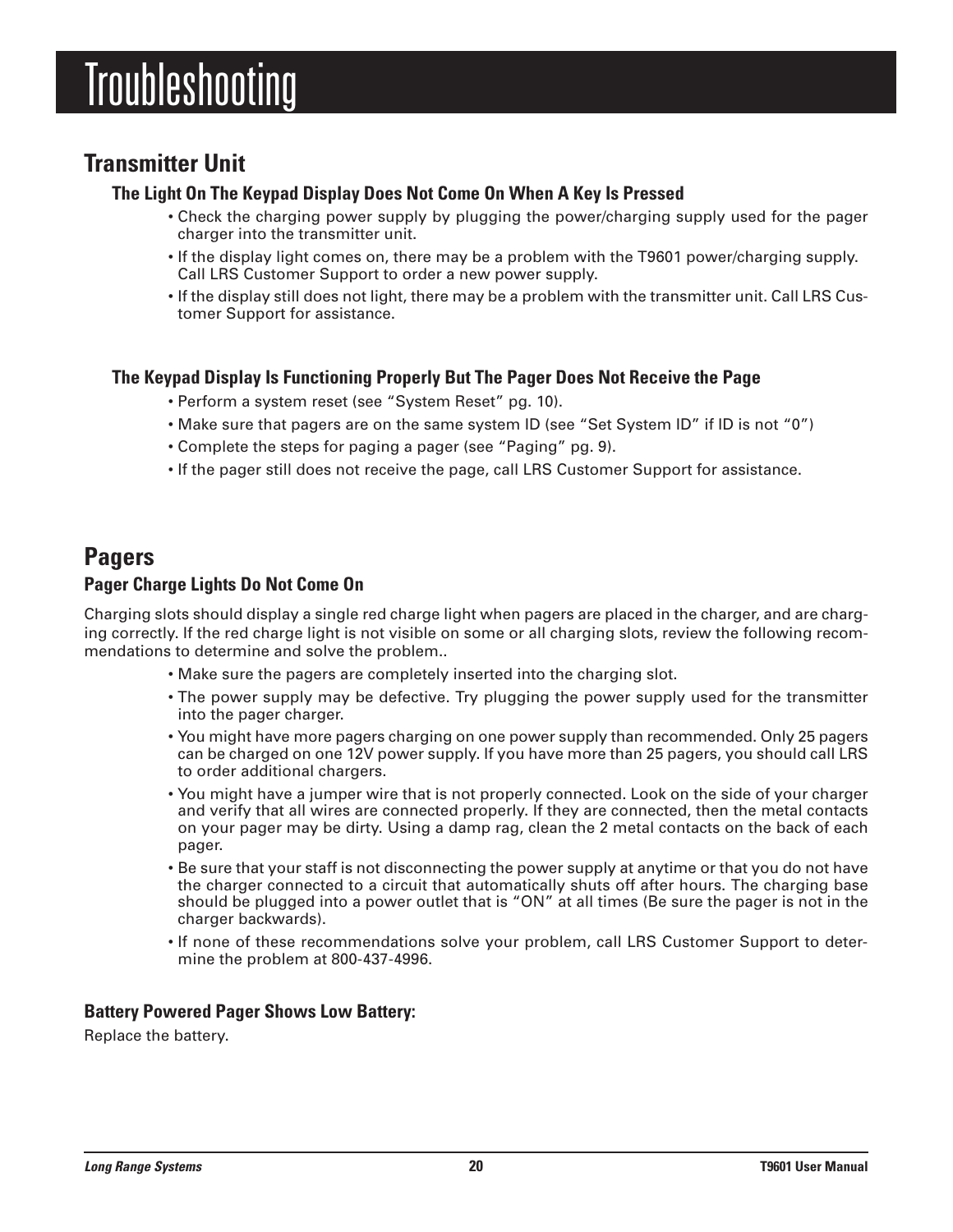# Service Questions and Answers

Should your paging system ever fail or should you need additional paging equipment, call Long Range Systems at (800) 437-4996.

#### **Normal Business Hours**

Monday – Friday 8:30 am to 5:00 pm Central Time.

#### **Weekend or Evening Emergencies:**

- Long Range Systems provides 24/7 live technical support.
- Please keep in mind that replacement options are limited on weekends and holidays.

## **LRS PAGERS AVAILABLE FOR THE T9601**

(These pagers are sold separately)

- SP5 Rechargeable Alpha
- LRS 4-Line Alpha
- Star Rechargeable Pager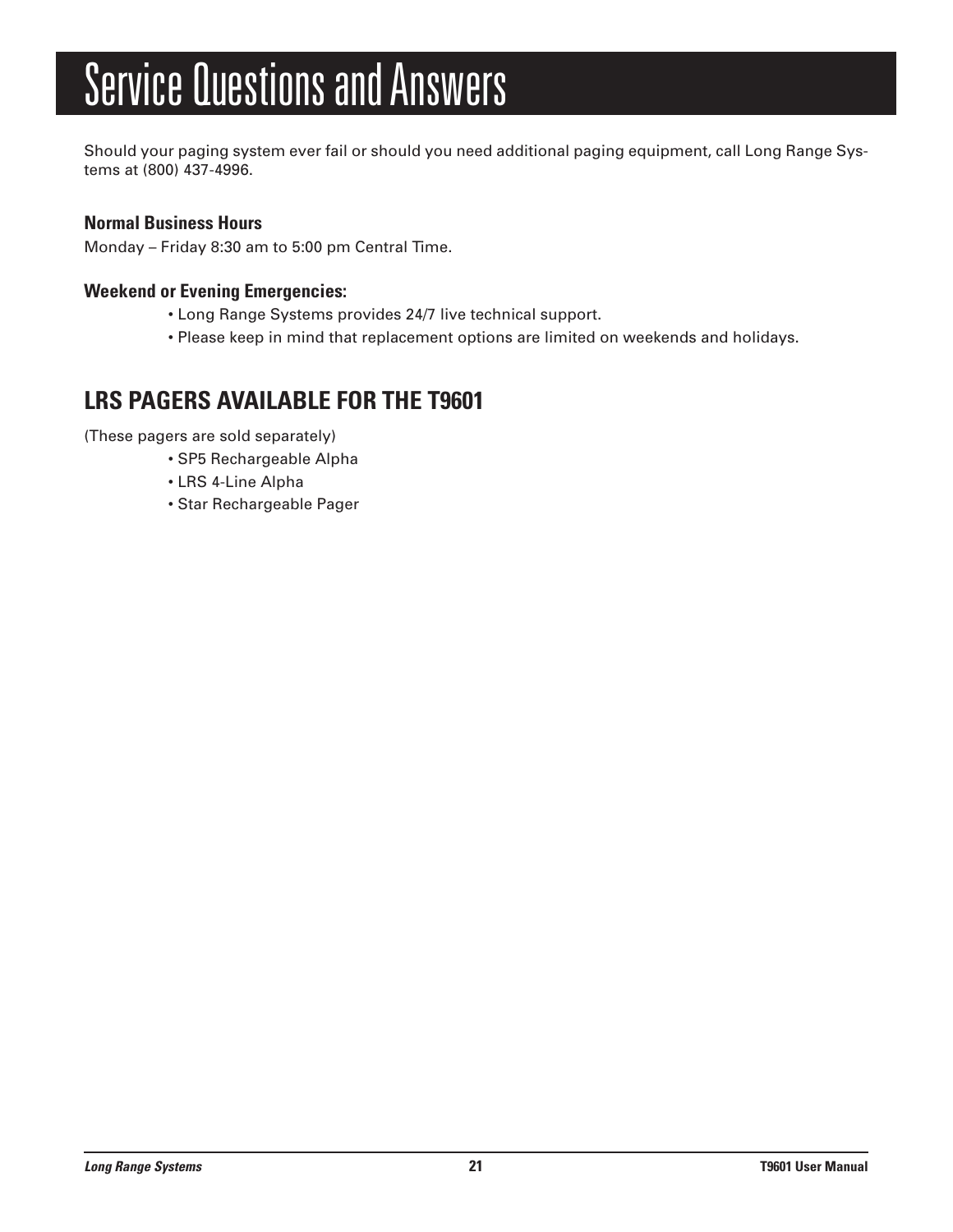# LRS Pagers Available for the T9601

## **Using the SP5 1-Line Rechargeable Alpha Numeric Pager**



#### **Charging**

Any rechargeable pager will require the use of an LRS charger. The SP5 uses the Charger 5 (CH-R5).

- 1. Place the pager in the charger
- 2. Allow unit to charge fully overnight (at least 24 hours)
- 3. Remove from charger and the pager will vibrate or beep
- 4. The LCD will show:
	- C1: [System ID] Pager ID (Ex. C1: [0] 91)
	- Programming Active
	- Blank screen or Date and Time (if set) (Ex. 10/07/2008 12:05 am)
- 5. Return the pager to the charger at the end of each day

#### **Menus**

#### **To access the vibe/contrast menu:**

- 1. Remove the pager from the charger.
- 2. While vibrating or beeping, press and hold the Select button for 8 seconds.

The menu will display:



3. If you PRESS and RELEASE the Select Button, the menu selector will scroll to the right and will highlight "Contrast



- 4. To exit this menu wait 8 seconds
- 5. To re-enter the vibe/contrast menu at anytime, repeat Step 1

#### **Vibe**

#### **To set the Vibration Level:**

- 1. Remove the pager from the charger
- 2. While vibrating or beeping, press and hold the Select Button for 5-8 seconds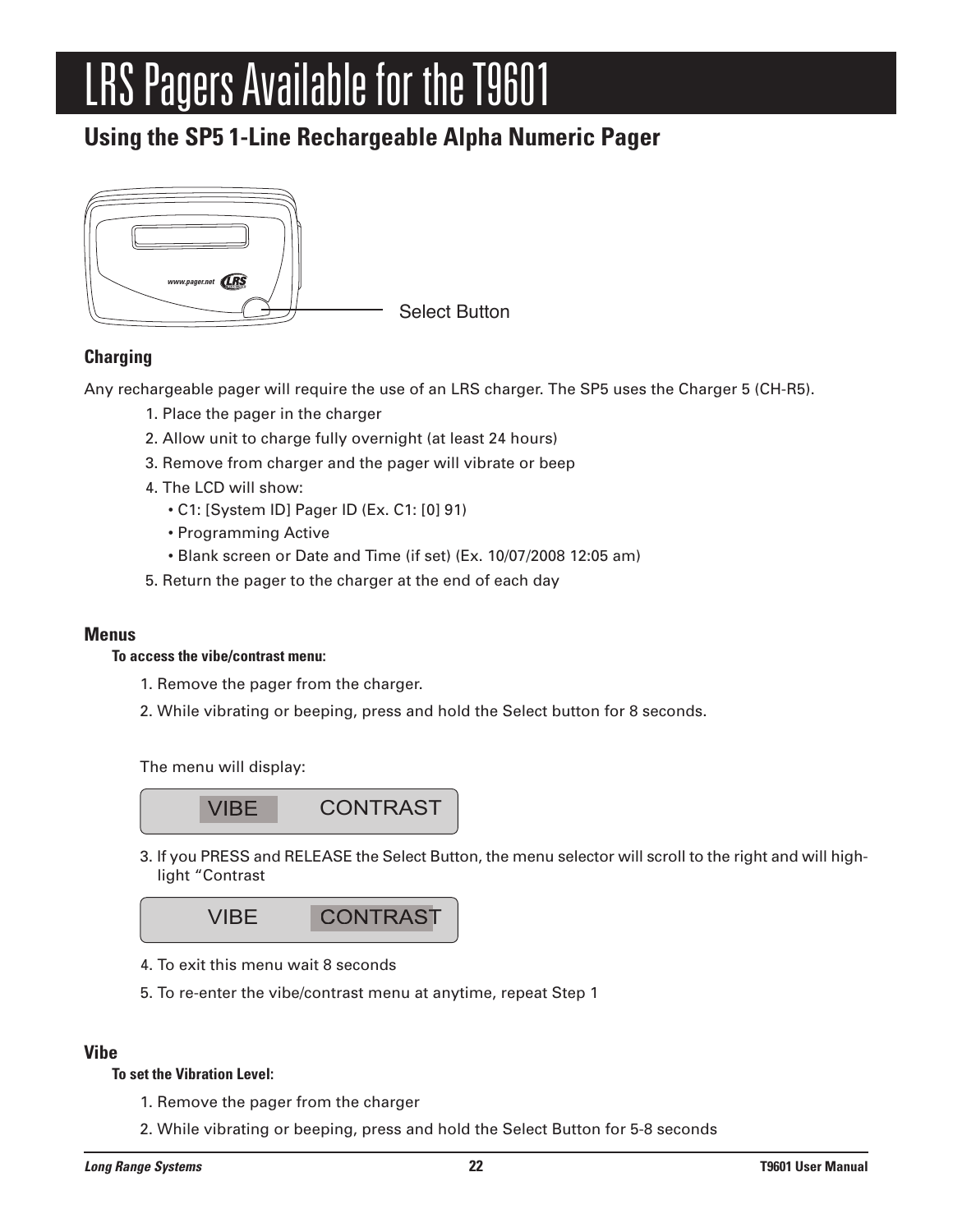3. Highlight the Vibe selection then PRESS and HOLD the Select Button until the screen shows.



- 4. Press or hold the Select Button until the desired vibration level is selected
- 5. If holding down on the Select Button, the vibe level will increase to max and then decrease towards the minimum
- 6. Release the Select Button when desired vibration level has been reached
- 7. To exit, wait 8 seconds and the pager will go back to the vibe/contrast menu



#### **Contrast**

#### **To set the Contrast Level**

- 1. Remove the pager from the charger
- 2. While vibrating or beeping, press and hold the Select Button for 5-8 seconds
- 3. Highlight the Contrast selection then PRESS and HOLD the Select Button until the screen shows.

| <b>CONTRAST:</b> |  |  |  |  |  |  |  |  |  |
|------------------|--|--|--|--|--|--|--|--|--|
|------------------|--|--|--|--|--|--|--|--|--|

- 4. Press or hold the Select Button until the desired contrast is selected
- 5. If holding down on the Select Button, the contrast level will increase to Max (NOTE: screen could be dark and hard to read)
- 6. Release the Select Button and press or hold again to change the level back towards the minimum or until your desired contrast is selected
- 7. To exit, wait 8 seconds and the pager will go back to the vibe/contrast menu



8. To exit this menu wait 8 additional seconds

#### **Settings**

#### **To view the current pager settings**

- 1. Remove pager from the charger or reset on the T9601 reset terminals.
- 2. Press the Select Button repeatedly to scroll through the settings:
	- C1: [System ID number] and Pager ID number
	- C2: [System ID number] and All Page number
	- C3: [System ID number] and System ID number
	- G: Group number

Enc: Encryption enabled (128) or none

Ver: Current Firmware Version

3. To exit, wait 8 seconds.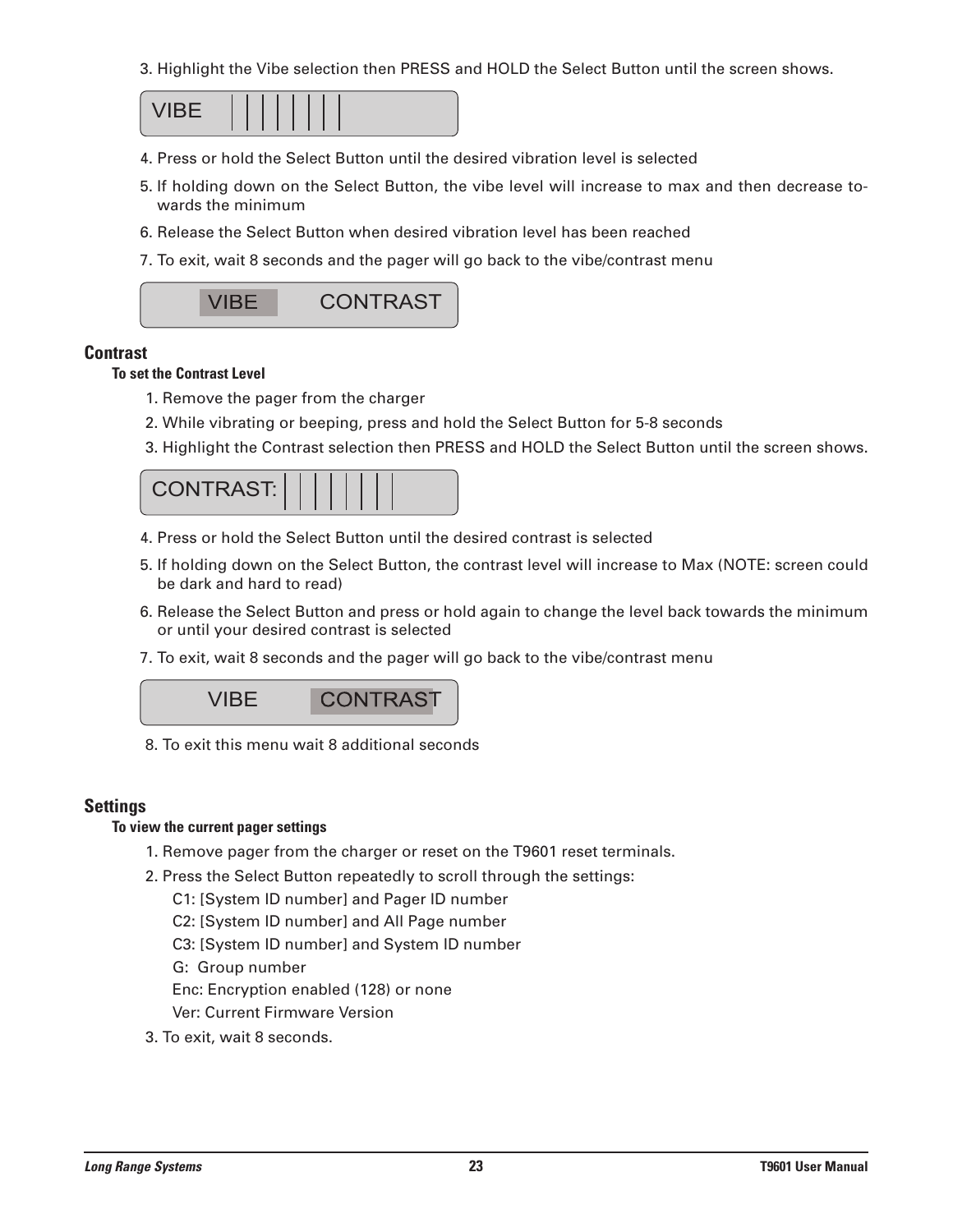#### **Messages**

The pager stores the last 5 received messages.

#### **To view the messages:**

- 1. At the (blank screen/time & date) menu display, press the Select Button once
- 2. Messages 2 lines in length will show a > symbol at the end of the first line and a < symbol at the beginning of the second line
- 3. Messages over 2 lines in length, the middle lines will show "< the next line of the message >"
- 4. Press the Select Button to continue scrolling forward through the message or messages

#### **Time**

The SP5 pager will display the current time. The T9601 transmitter automatically updates this feature. If the time does not appear, a flashing star will appear on the right side of LCD to show the pager is operational.

• To send time information to the pager from the transmitter, see "Send Date/Time" pg. 13

#### **Programming**

To reset and reprogram the pager, see "Programming Pagers" p. 17 of this document.

### **Using the 4-Line Alpha Numeric Pager**



### **Menus**

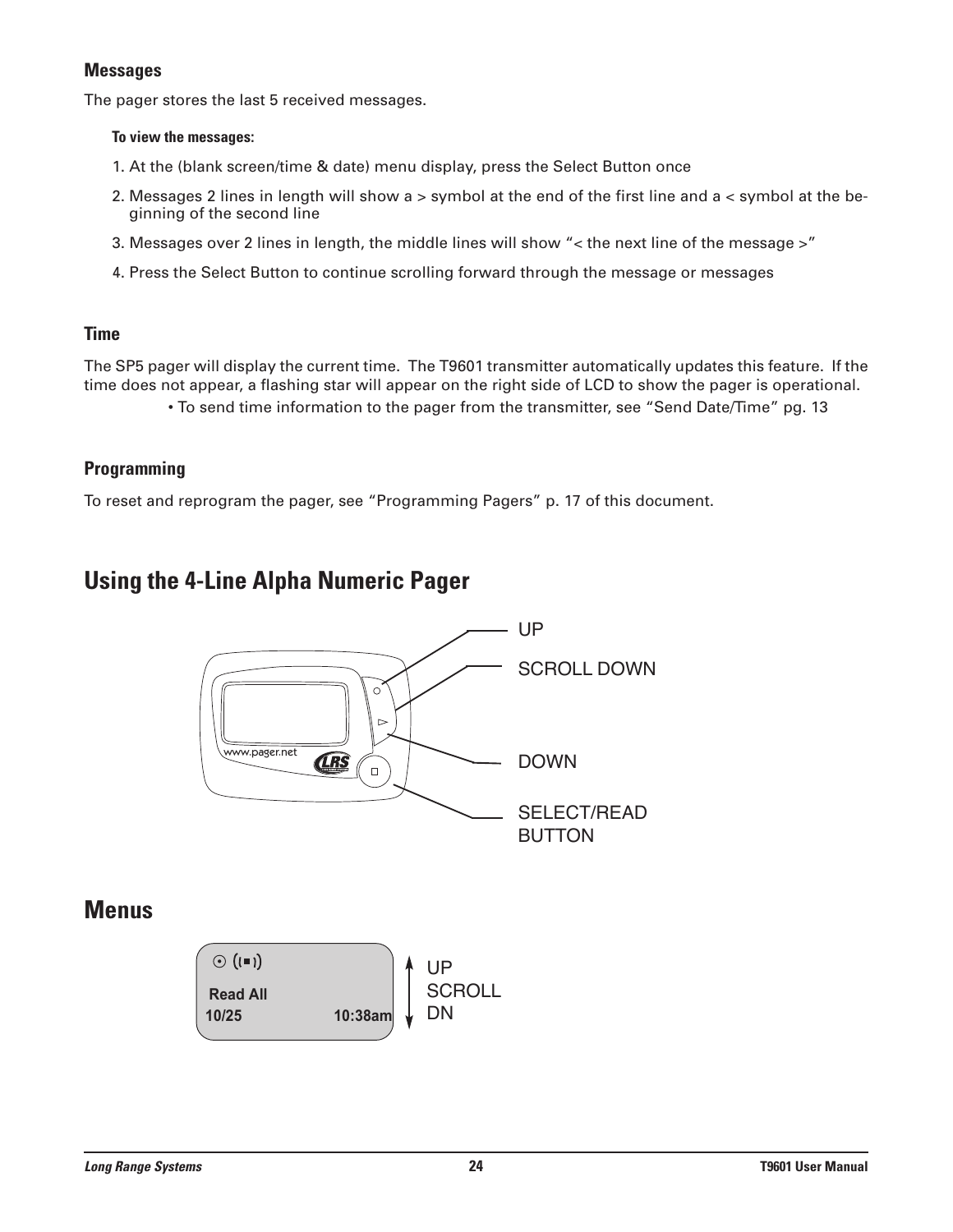#### **Selecting functions**

- 1. From Read All screen, press Up (or Dn) Scroll button until desired selection displays
- 2. Press Read/Select button to select item
- 3. Press Up (or Dn) Scroll button to choose/adjust
- 4. Press Read/Select to confirm/set

#### **Power On/Off**

#### **Set ON (if unit is off)**

- 1. Press and hold Scroll Up until YES/NO shows.
- 2. At "Power ON?" use Up (or Dn) Scroll button to select **YES**
- 3. Press Read/Select button to set

#### **Set OFF**

- 1. Using the Up (or Dn) scroll button scroll until display shows "Power OFF?"
- 2. Press Read/Select button to set power on/off
- 3. At "Power OFF?" screen, use Up (or Dn) Scroll button to select **YES**
- 4. Press Read/Select button to set

#### **Read Message**



- Messages are displayed upon receipt.
- Press Read/Select to display.

#### **To review stored messages:**

- 1. Select "Read All?"
- 2. Press Read/Select to display messages and time stamps
- 3. Use the Up (or Dn) Scroll button to scroll through messages

#### **Delete Messages**

- 1. Using the Up (or Dn) scroll button, scroll until display shows "Delete All?"
- 2. Press Read/Select
- 3. Use the Up (or Dn) scroll button to select **Yes** or **No**
- 4. Press Read/Select button to confirm

#### **Time/Date Set**

- 1. Using the Up (or Dn) scroll button scroll until display shows "Set Time/Date"
- 2. Press Read/Select to set time/date
- 3. Press Up (or Dn) scroll button to set each time or date segment and press Read/Select to move through the segments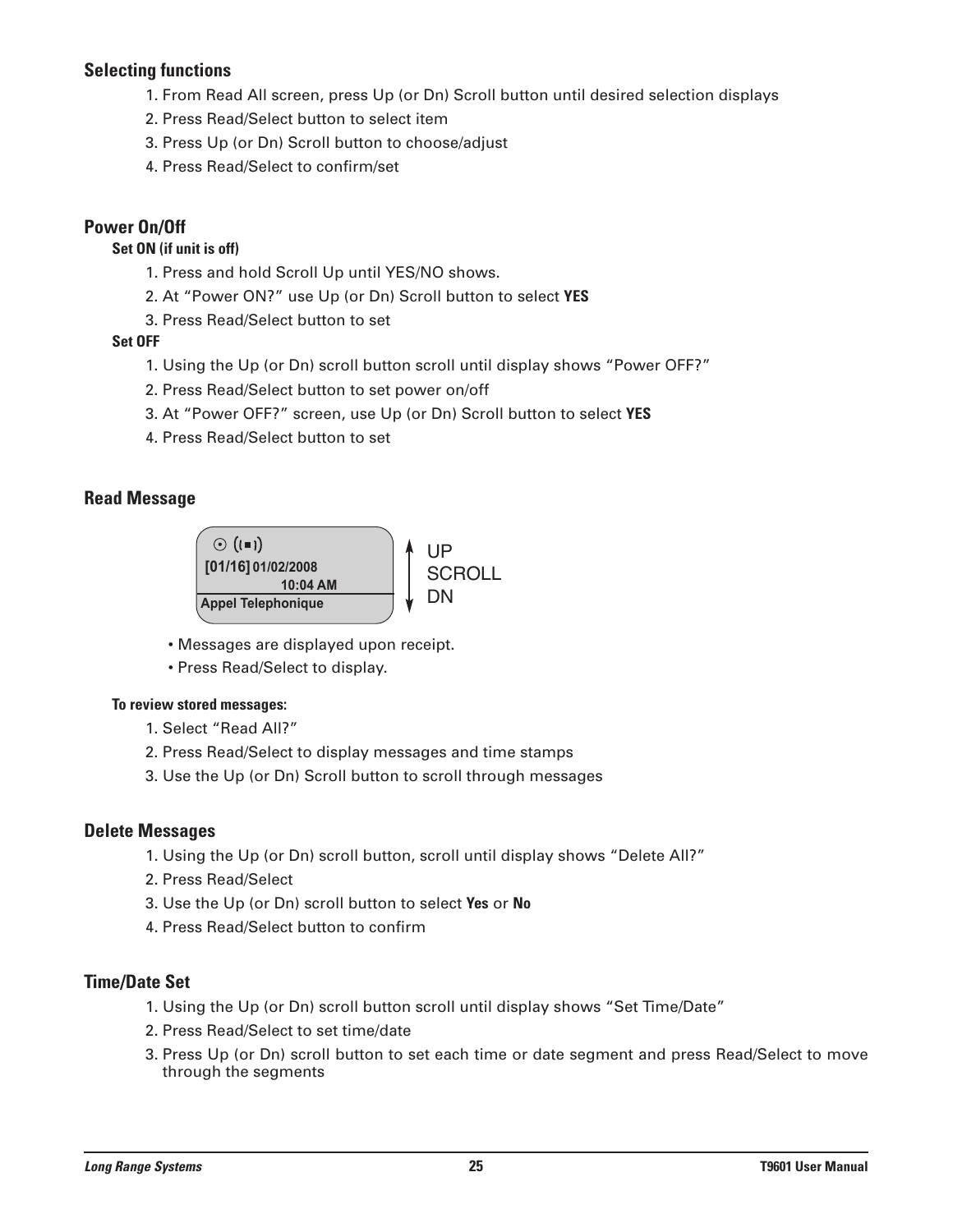#### **Set Contrast**

- 1. Using the Up (or Dn) scroll button scroll until display shows "Set Contrast"
- 2. Press Read/Select
- 3. Use the Up (or Dn) scroll button to adjust
- 4. Press Read/Select to confirm

#### **Auto ON/OFF**

- 1. Using the Up (or Dn) scroll button scroll until display shows "Auto ON/OFF"
- 2. Press Read/Select to set auto on/off
- 3. Use the Up (or Dn) scroll button to select **On** or **Off**
- 4. Press Up (or Dn) scroll button to set on/off time and press Read/Select to move through the segments

#### **Set Key Tone On/Off**

- 1. Using the Up (or Dn) scroll button scroll until display shows "Set Key Tone"
- 2. Press Read/Select to set key tone on/off
- 3. Use the Up (or Dn) scroll button to select **On** or **Off**
- 4. Press Read/Select to set

#### **Select Alert Mode**

- 1. Using the Up (or Dn) scroll button scroll until display shows "Set Alert Mode"
- 2. Use the Up (or Dn) scroll button to select Beep/Vibe Off
- 3. Press Read/Select to set:
- Beep Use the Up (or Dn) scroll button to select:
	- Select Loud or Soft and press Read/Select to set
	- Select Duration (seconds) and press Read/Select to set
- Vibe Off Use the Up (or Dn) scroll button to select
	- Press Read/Select to set

#### **Battery**

The RX-E 4-Line Alpha pager uses 1 AAA Battery.

#### **Programming**

To program the pager see pg. 17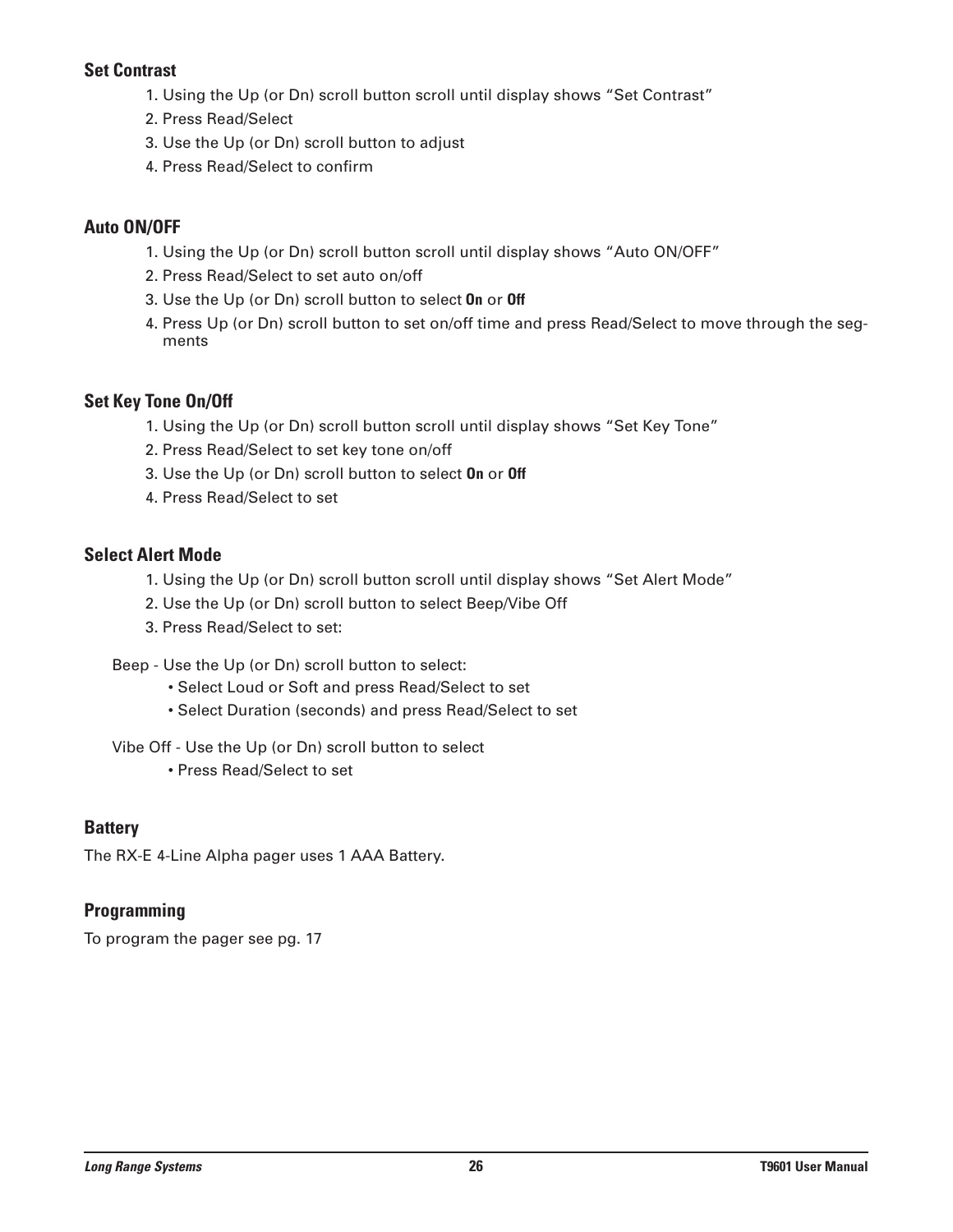## **Using the Star Pager**



#### **Charging**

Any rechargeable pager will require use of an LRS charger. The Star Pager (SP4) uses the Charger 9 (CH-R9).

- 1. Place the pager in the charger
- 2. Allow unit to charge fully overnight (at least 24 hours)
- 3. Remove from charger, and pager will vibrate, beep, and light
- 4. Replace the pager in the charger at the end of each day

#### **Messages**

The pager can vibrate, beep, and light up message lights.

#### **Vibration**

- Star Pagers will vibrate a certain number of times depending on the vibe mode V1, V2 or V3 that is selected from the transmitter keypad when sending a page
- Vibrations can be used to send additional information or to identify 1 of 3 stations
- By sending messages using vibrations, the person being paged will not have to look down to see the lights display, instead the vibrations will let them know what station the page came from

**Example:** *V1 = Station 1, V2 = Station 2, V3 = Station 3*

To set vibration – see p.10

#### **LED Messaging**

- The LED lights located on the front of the Star pager can be used to represent Station ID's in locations where more than one T9601 transmitter is being used
- Each T9601 transmitter in use represents a "Station ID"
- When a page is sent, the LED lights, letting staff know which transmitter (Station ID) the page came from

#### **Example:**

- LED 1 lights = Station 1
- LED 2 lights = Station 2
- $\cdot$  LED 1 & 4 light = Station 5

To set LED messaging – see p.11

#### **Programming**

To program the Star Pager, see page 17.